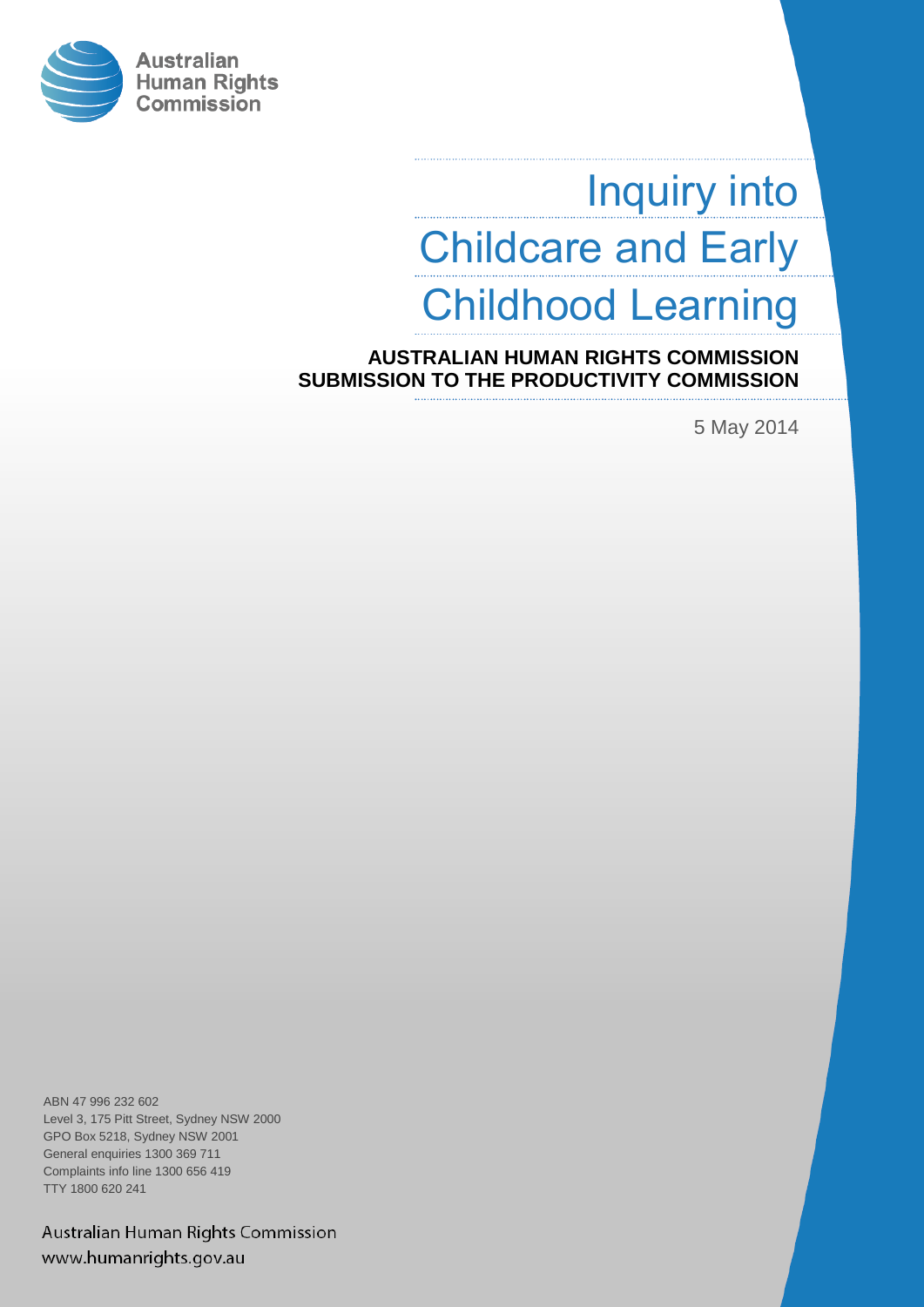# **Table of Contents**

| 1              |                                        |                                                                                                                                                                                                                                                                                                                                                |    |
|----------------|----------------------------------------|------------------------------------------------------------------------------------------------------------------------------------------------------------------------------------------------------------------------------------------------------------------------------------------------------------------------------------------------|----|
| 2              |                                        |                                                                                                                                                                                                                                                                                                                                                |    |
| 3              |                                        |                                                                                                                                                                                                                                                                                                                                                |    |
| 4              | 4.1<br>(a)<br>(b)<br>(c)<br>4.2<br>(a) | Children's rights and early childhood education and care 4<br>Rights and responsibilities under the Convention on the Rights of the<br>Recognising the importance of early childhood as a critical period  5<br>Gender equality and early childhood education and care 6<br>The right to gender equality, non-discrimination and decent work 6 |    |
| 5              |                                        |                                                                                                                                                                                                                                                                                                                                                |    |
|                | (a)                                    |                                                                                                                                                                                                                                                                                                                                                |    |
|                | (b)                                    |                                                                                                                                                                                                                                                                                                                                                |    |
|                | (c)                                    | Australia's taxation system, women's workforce participation and                                                                                                                                                                                                                                                                               |    |
|                |                                        |                                                                                                                                                                                                                                                                                                                                                |    |
| 6              |                                        | Key principles for early childhood education and care services  9                                                                                                                                                                                                                                                                              |    |
|                | 6.1                                    |                                                                                                                                                                                                                                                                                                                                                |    |
|                | (a)                                    |                                                                                                                                                                                                                                                                                                                                                |    |
|                | (b)                                    |                                                                                                                                                                                                                                                                                                                                                |    |
|                | (c)                                    | Lack of access by women who are victims of domestic and family                                                                                                                                                                                                                                                                                 |    |
|                |                                        |                                                                                                                                                                                                                                                                                                                                                |    |
|                | 6.2                                    |                                                                                                                                                                                                                                                                                                                                                |    |
|                | 6.3                                    |                                                                                                                                                                                                                                                                                                                                                | 10 |
|                | 6.4                                    |                                                                                                                                                                                                                                                                                                                                                | 11 |
|                | (a)                                    | The National Quality Framework for Early Childhood Education and Care                                                                                                                                                                                                                                                                          |    |
|                |                                        |                                                                                                                                                                                                                                                                                                                                                |    |
|                | (b)                                    |                                                                                                                                                                                                                                                                                                                                                |    |
|                | (c)                                    |                                                                                                                                                                                                                                                                                                                                                | 13 |
|                | (d)                                    |                                                                                                                                                                                                                                                                                                                                                |    |
|                | (e)                                    |                                                                                                                                                                                                                                                                                                                                                |    |
|                | (f)                                    |                                                                                                                                                                                                                                                                                                                                                |    |
| $\overline{7}$ |                                        | Early intervention and early childhood education and care 15                                                                                                                                                                                                                                                                                   |    |
|                | 7.1                                    | The importance of early intervention for vulnerable children 15                                                                                                                                                                                                                                                                                |    |
|                | (a)                                    |                                                                                                                                                                                                                                                                                                                                                |    |
|                | (b)                                    |                                                                                                                                                                                                                                                                                                                                                |    |
|                | (c)                                    |                                                                                                                                                                                                                                                                                                                                                |    |
| 8              |                                        |                                                                                                                                                                                                                                                                                                                                                |    |
| 9              |                                        |                                                                                                                                                                                                                                                                                                                                                |    |
|                | 9.1                                    | Integrated early childhood development services 19                                                                                                                                                                                                                                                                                             |    |
|                | 9.2                                    |                                                                                                                                                                                                                                                                                                                                                |    |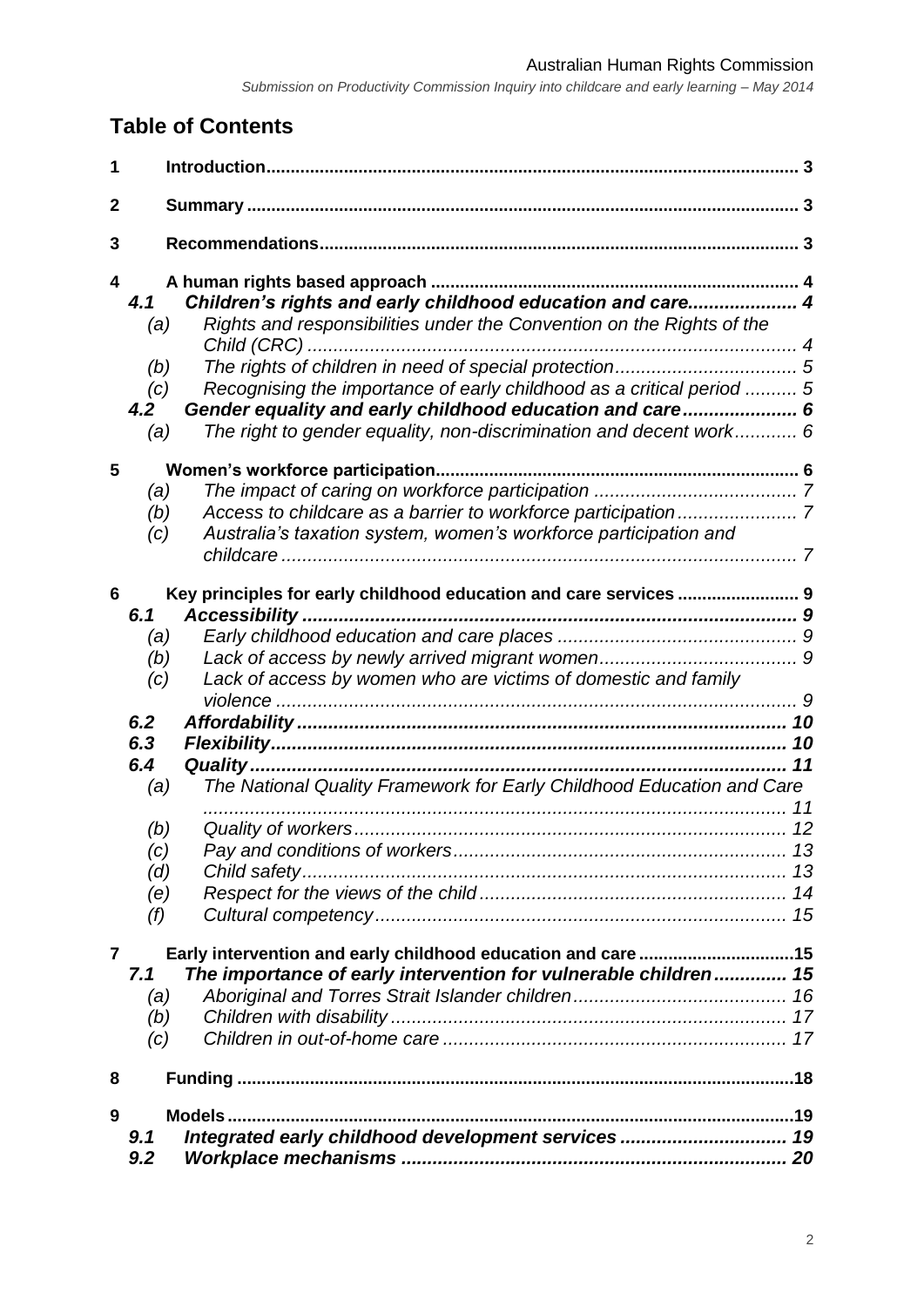## <span id="page-2-0"></span>**1 Introduction**

1. The Australian Human Rights Commission welcomes the opportunity to make this submission to the Productivity Commission Inquiry into Childcare and Early Childhood Learning.

## <span id="page-2-1"></span>**2 Summary**

- 2. The Commission promotes a human rights based approach to the provision of early childhood education and care services that includes:
	- promoting and protecting the rights of children and ensuring their welfare in these critical developmental years
	- improving gender equality and the equal participation of women in the workforce, through supporting parents with caring responsibilities.
- 3. The Commission recognises that there are strong links between women's employment and economic security and the health and wellbeing of their children. Economic security has a positive impact on the health and wellbeing of mothers, a positive protective impact on children and a benefit for families as a whole. This submission therefore, aims to address the interlinked issues of childcare, women's rights and children's rights.

## <span id="page-2-2"></span>**3 Recommendations**

- 4. The Commission makes the following high level recommendations:
	- **Recommendation 1**: Increase investment in early childhood education and care services in recognition of the social and economic benefits to both children and parents.
	- **Recommendation 2**: Develop accessible, affordable, flexible, quality early childhood education and care services, including out-of-school-hours care services, and ensure each child has an entitlement to attend.
	- **Recommendation 3**: Provide greater options for families requiring nonstandard hours child care services.
	- **Recommendation 4**: Continue to commit to the National Quality Framework (NQF) and enable all funded early childhood education and care services to progressively be covered by the framework.
	- **Recommendation 5**: Support existing and potential early childhood education and care workers to undertake qualifications and training necessary to meet the obligations under the NQF.
	- **Recommendation 6**: Ensure quality early childhood and care services are delivered equitably to all children, including children in regional and remote areas, Aboriginal and Torres Strait Islander children, children from culturally and linguistically diverse communities and children with disability.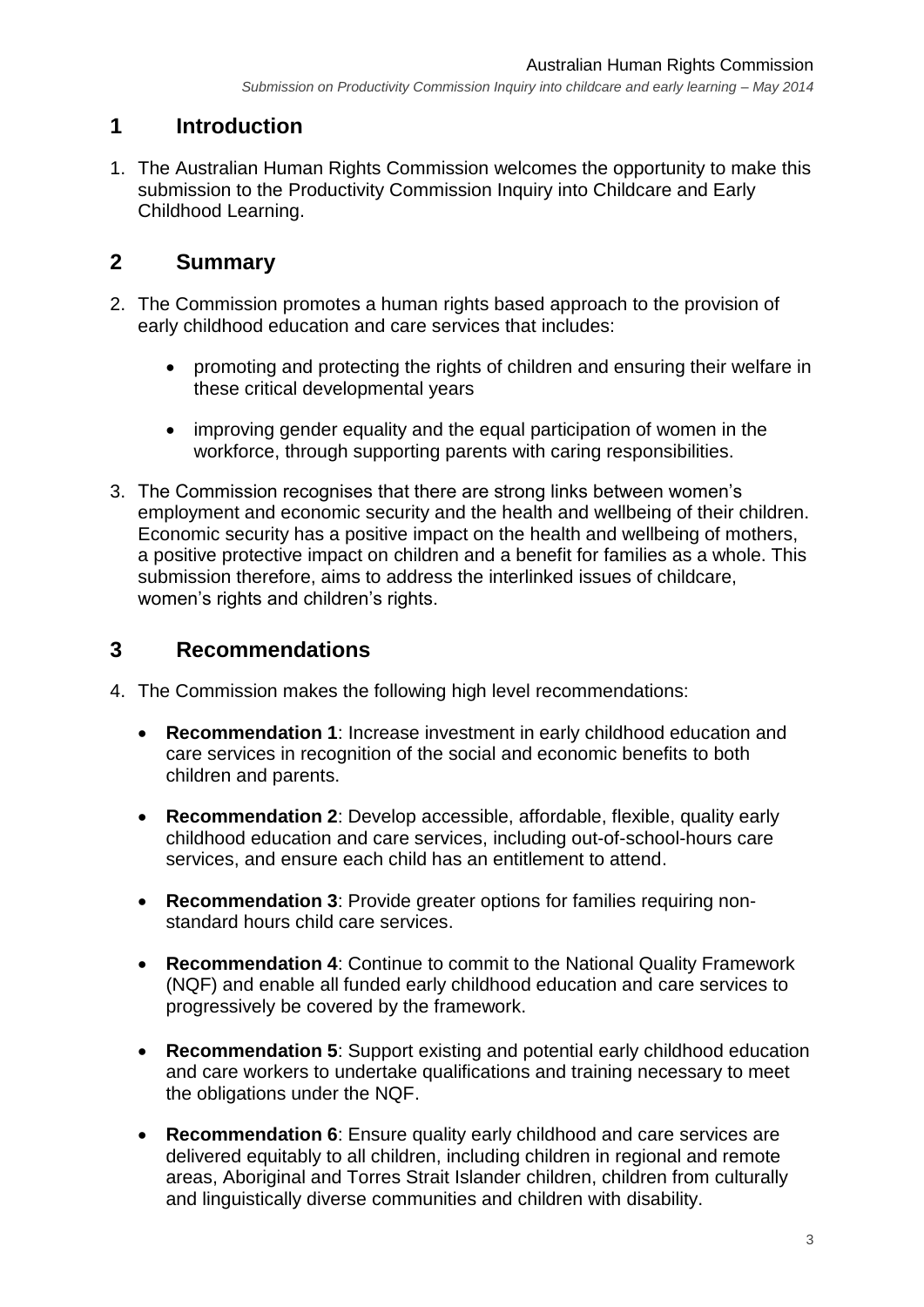- **Recommendation 7**: Develop service models which maximise diversity and choice and include integrated support models, especially in communities where there are high numbers of children and families with complex needs.
- **Recommendation 8**: Simplify and streamline early childhood benefits and rebates and ensure they are accessible and equitable, including considering the recommendations relating to childcare, family payments and women's workforce participation within the *Australia's Future Tax System*: *Final Report*. Provide targeted, subsidised assistance to children who are most disadvantaged.
- **Recommendation 9**: Review the Special Child Care Benefit and its approval process to improve access and extend its period of availability to reflect the long term issues faced by families in need.

## <span id="page-3-0"></span>**4 A human rights based approach**

## <span id="page-3-1"></span>*4.1 Children's rights and early childhood education and care*

- <span id="page-3-2"></span>*(a) Rights and responsibilities under the Convention on the Rights of the Child (CRC)*
- 5. The *Convention on the Rights of the Child* (CRC), the key international human rights treaty relating to children's rights, sets out a number of rights and responsibilities relevant to early childhood education and care.
- 6. Article 18 makes it clear that parents or their legal guardians have the primary responsibility for securing the best interests of the child, but also that States parties must assist them in their caring role. The CRC requires States parties to:
	- render appropriate assistance to parents and legal guardians in the performance of their child-rearing responsibilities and [shall] ensure the development of institutions, facilities and services for the care of children (article 18(2))
	- take all appropriate measures to ensure that children of working parents have the right to benefit from child-care services and facilities for which they are eligible(article 18(3)).
- 7. The UN Committee on the Rights of the Child (the UN body responsible for monitoring rights under the CRC) has recommended that States parties support high quality, developmentally appropriate and culturally relevant early childhood programs. $1$
- 8. Article 28 of the CRC outlines the child's right to education, and States parties responsibilities to make education available 'with a view to achieving this right progressively and on the basis of equal opportunity'. While article 28 does not directly specify early childhood education, the UN Committee on the Rights of the Child interprets the right to education during early childhood as beginning at birth and closely linked to young children's right to maximum development (article 6.2).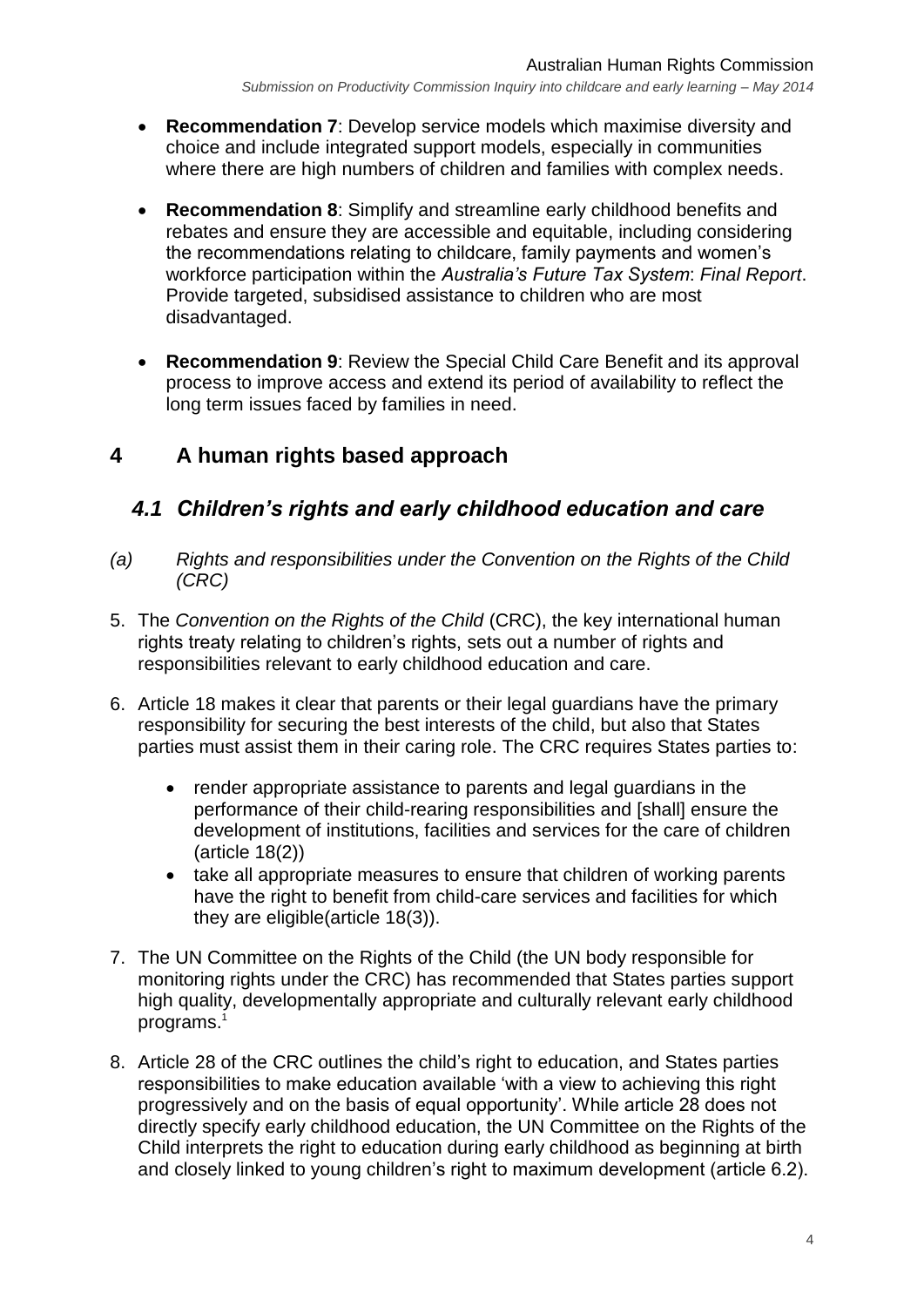9. Articles 29, 30 and 31 are important for their relevance to the quality of education and care. Article 29 outlines the fundamental purposes of education for the child, including the 'development of the child's personality, talents and mental and physical abilities to their fullest potential'. Article 30 recognises the right of a child belonging to an ethnic, religious or linguistic minority, or who is indigenous, to enjoy his or her own culture, religion and language. Article 31 recognises the right of the child to leisure, play and culture, which are so vital for learning and development in the early years.

#### <span id="page-4-0"></span>*(b) The rights of children in need of special protection*

- 10.The CRC also sets out a number of rights for specific groups of vulnerable children, which are relevant for this Inquiry:
	- children at risk of violence and abuse (article 19)
	- children temporarily or permanently deprived of his or her family environment (article 21)
	- children seeking refugee status or a refugee (article 22)
	- mentally or physically disabled children (article 23)
	- children belonging to a linguistic, ethnic or religious minority or of Indigenous origin (article 30).
- 11.There are other human rights treaties and instruments particularly relevant to the rights of children who may require special protection. These include the Convention on the Rights of Persons with Disabilities and the Declaration on the Rights of Indigenous Peoples.

#### <span id="page-4-1"></span>*(c) Recognising the importance of early childhood as a critical period*

- 12.The UN Committee on the Rights of the Child has outlined developmental reasons why early childhood is a critical period for the realisation of children's rights. During this period:
	- Young children experience the most rapid period of growth and change during the human lifespan, in terms of their maturing bodies and nervous systems, increasing mobility, communication skills and intellectual capacities, and rapid shifts in their interests and abilities.
	- Young children form strong emotional attachments to their parents and other caregivers, from whom they seek and require nurturance, care, guidance and protection, in ways that are respectful of their individuality and growing capacities.
	- Young children establish their own important relationships with children of the same age, as well as younger and older children. Through these relationships they learn to negotiate and coordinate shared activities, resolve conflicts, keep agreements and accept responsibility for others.
	- Young children actively make sense of the physical, social and cultural dimensions of the world they inhabit, learning progressively from their activities and their interactions with others, children as well as adults.
	- Young children's earliest years are the foundation for their physical and mental health, emotional security, cultural and personal identity and developing competencies.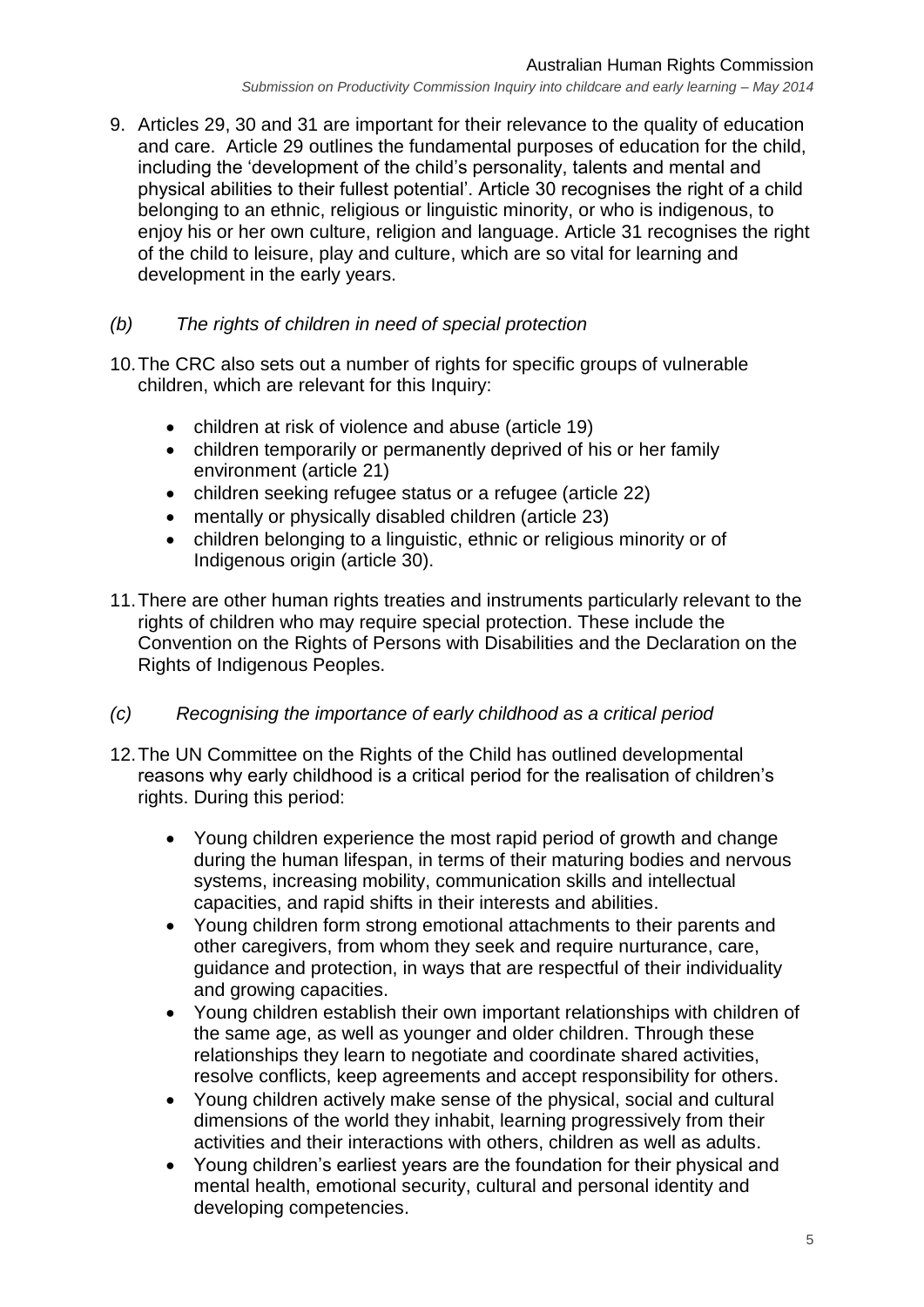- Young children's experiences of growth and development vary according to their individual nature as well as the gender, living conditions, family organisation, care arrangements and education systems.<sup>2</sup>
- 13.The importance of early childhood for health and wellbeing of children and future adults has been recognised by Australian Commonwealth and state and territory governments in the National Early Childhood Development Strategy in 2009.<sup>3</sup> The Strategy is a response to evidence about the importance of early childhood development and the benefits – including cost-effectiveness - of ensuring that all children experience a positive early childhood experience.<sup>4</sup> Quality early childhood education and care is one important component of an effective early childhood development system and can play a role in enhancing children's learning and socialisation as well as acting as a protective measure.
- 14.Ensuring that women remain attached to the workforce, particularly during a child's early years, is an important way of ensuring the health and wellbeing of children in the longer term. The 2009 report of the Commonwealth's tax review, *Australia's Future Tax System* affirms this, suggesting that 'extended labour market absences [particularly for women]... may be detrimental to their and their children's longer-term wellbeing'.<sup>5</sup>

## <span id="page-5-0"></span>*4.2 Gender equality and early childhood education and care*

#### <span id="page-5-1"></span>*(a) The right to gender equality, non-discrimination and decent work*

- 15.The rights to gender equality, non-discrimination, decent work and the related accommodation of family and caring responsibilities within the right to work are articulated in several international human rights instruments, including the:
	- UN *Convention on the Elimination of Discrimination Against Women* (CEDAW)
	- *Covenant on Economic Social and Cultural Rights*
	- International Labour Organization Convention Concerning Equal Opportunities *and Equal Treatment for Men and Women Workers: Workers with Family Responsibilities (No 156)*.
- 16.The realisation of human rights though these international conventions and covenants is essential in removing gender inequalities and discrimination and in recognising caring responsibilities within the right to decent work.

## **5 Women's workforce participation**

17.Access to accessible, affordable, flexible, quality early childhood education and care services has a significant impact on women's long term economic health and wellbeing, and that of their families. The gender gap in superannuation, retirement incomes and savings occurs largely as a result of the unpaid care women are required to do for their family or household members.<sup>6</sup>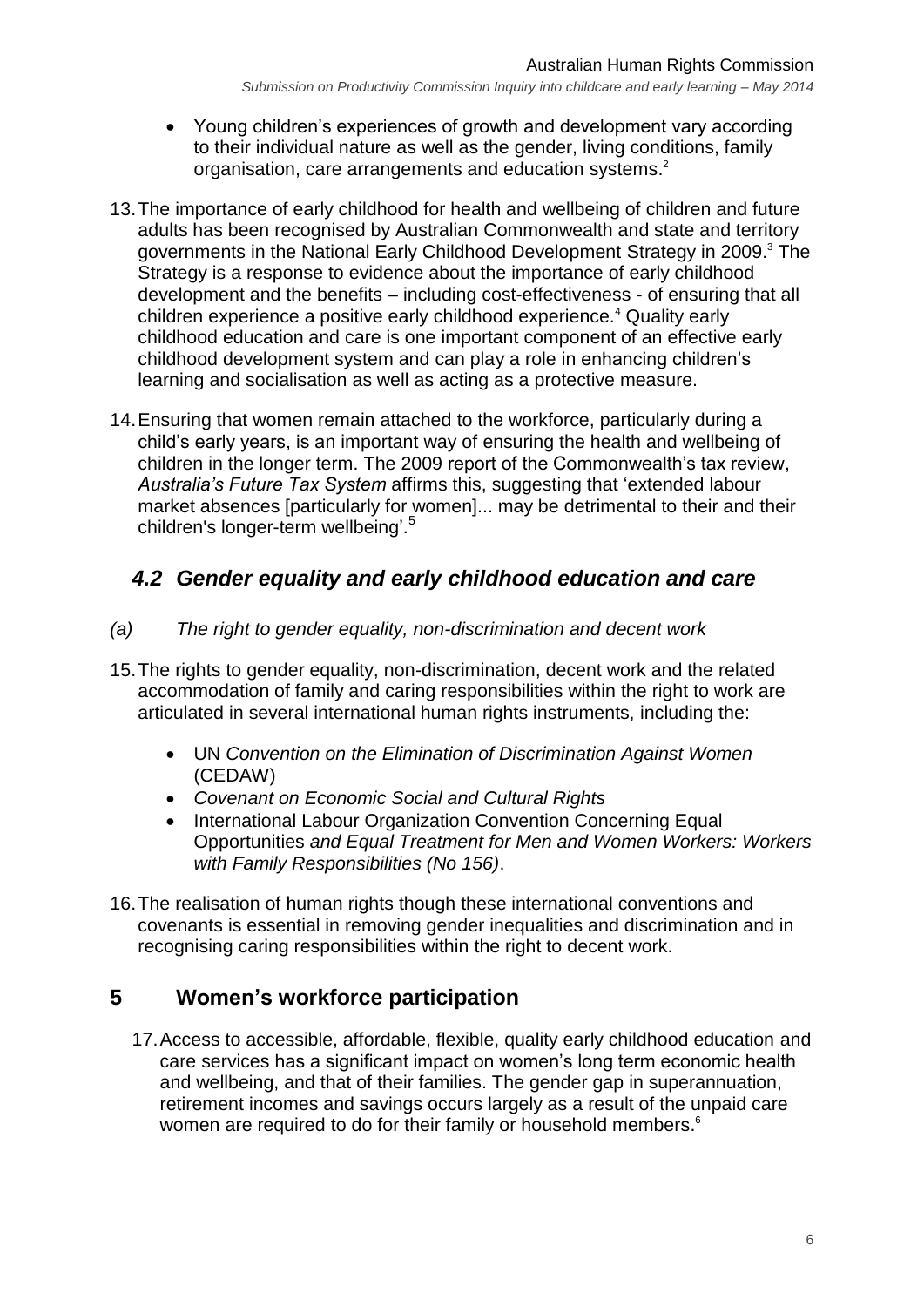- *(a) The impact of caring on workforce participation*
- 18.Women are more likely to be carers for children than their male counterparts, and are more likely to have other caring responsibilities (eg. for elderly parents or family members with a disability):*<sup>7</sup>*
	- $\bullet$  In 2009, around one in three men (35%), and two in five women (41%) aged 15-64 years had responsibilities for unpaid care.<sup>8</sup>
	- In 2006, females spent 8 hours and 33 minutes per day (on average) caring for children. Comparatively men spent 3 hours and 55 minutes.<sup>9</sup>
- 19.Female unpaid carers have significantly lower rates of workforce participation and are more likely to be working part-time and in casual employment than fathers and male carers. In two-parent families with dependents, 90 per cent of fathers were employed, compared to 67 per cent of mothers; around three-quarters of employed mothers of infants and pre-schoolers and just over half the employed mothers of adolescents work part-time compared to less than 7 per cent of employed fathers; and among employed mothers of these different cohorts of children, 17-21 per cent were employed on a casual basis compared to less than 5 per cent of fathers. *<sup>10</sup>*
- 20.Closely linked to the gender disparity in caring roles is the gender disparity in access to secure employment:
	- Women are more likely to work part time and in casual jobs than men.
	- Women are more likely than men to be working without leave entitlements.*<sup>11</sup>*
- 21.This has implications for women's access to workplace arrangements and implications for women's careers, employment security and workforce attachment.
- 22.It is now widely recognised that increasing women's participation in the workforce can contribute significantly to the growth of Australia's economy. The Grattan Institute has estimated that a six per cent increase in women's workforce participation could generate an increase in Australia's gross domestic product by  $$25$  billion.<sup>12</sup>

#### *(b) Access to childcare as a barrier to workforce participation*

23.Anecdotal evidence suggests that one of the key reasons for women not returning to work after the birth of a child or not returning to work at the same rate as they previously worked is due to a lack of childcare. This issue was consistently raised by both employers and employees as part of the Commission's current *National Review* on the prevalence, nature, and consequences of discrimination relating to pregnancy at work and on return to work after parental leave. For some women, this will be an economic issue, with the expence of childcare negating their wage (in effect, women are 'paying' to go to work'). For other women, the childcare serices in their area will be at capacity, may only have one day of care available or have business opening hours which do not match with her hours of work.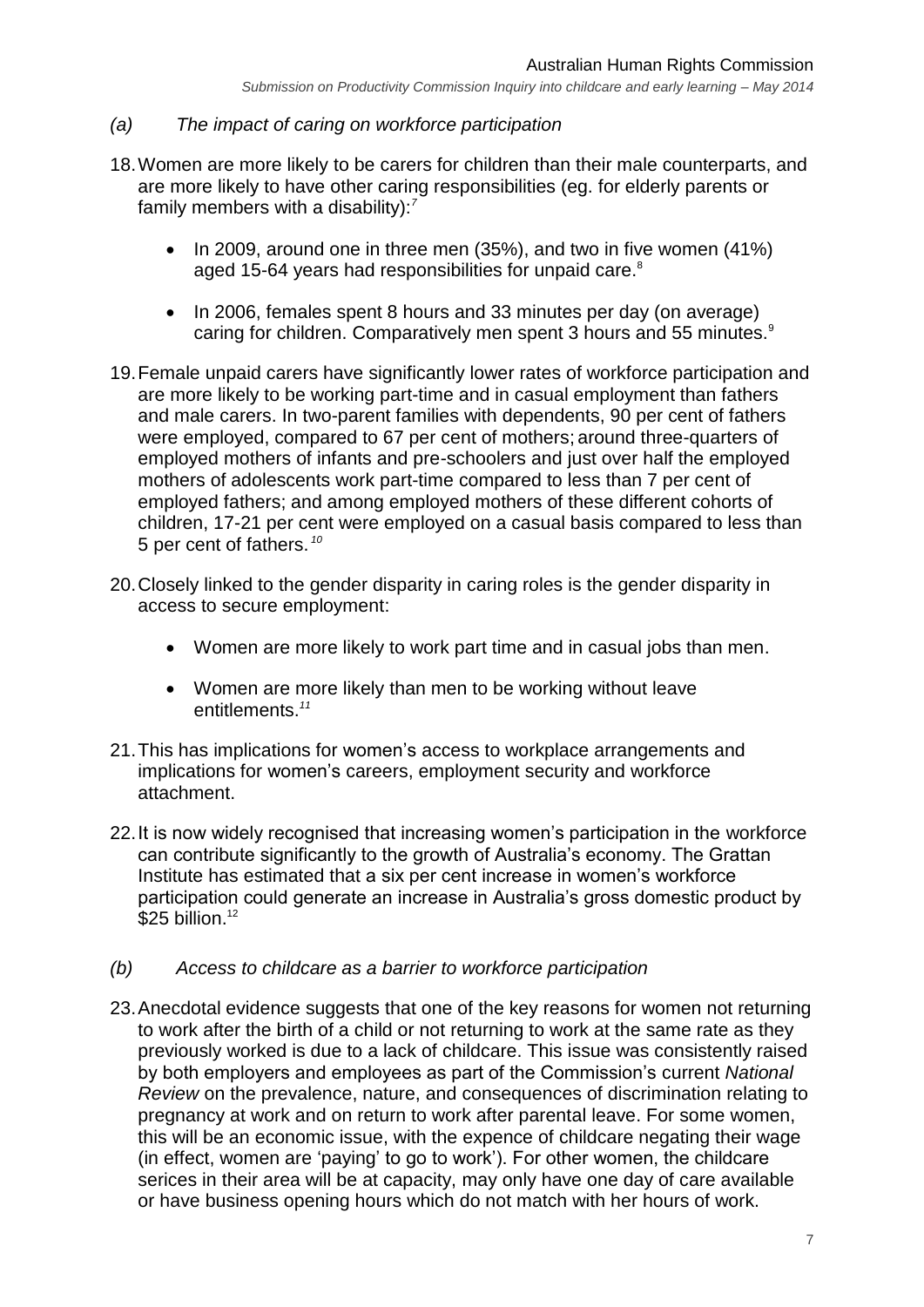*Submission on Productivity Commission Inquiry into childcare and early learning – May 2014*

- 24.In a recent report, *Accelerating the advancement of women in leadership: Listening, Learning, Leading,* the Male Champions of Change (a group established by the Sex Discrimination Commissioner in 2010) identified 'Dismantling Barriers for Carers' as a major theme, suggesting that childcare was a significant challenge for their female staff in pursuing their careers and leadership ambitions. The experiences of the Male Champions of Change (MCC) workplaces indicated that some parents struggle to manage work and caring during school holidays given they only have access to four weeks of annual leave and the report indicates that this situation 'forces many – often women – out of the workforce, or to reduced roles'. The MCC report also notes that ensuring access to quality, affordable, flexible and accessible childcare is an extremely important issue within their organisations and as such, for society more broadly.<sup>13</sup>
- 25. The difficulties for parents associated with attempting to combine employment and care for their children can be exacerbated by a lack of high quality, accessible and affordable services, which are flexible and designed to meet the needs of working parents, particularly those working in non-standard hours and in non-metropolitan areas.<sup>14</sup>
- 26.Given the overwhelming evidence showing the productivity gains resulting from increasing women's participation in the workforce, it is therefore important to note that issues around availability, quality and cost of early childhood education and care services are associated with the reduced participation of women in employment.*<sup>15</sup>*
- 27.As such, increasing women's access to accessible, affordable, flexible, and quality early childhood education and care service is likely to see more women in the workforce which ultimately will increase national and business productivity gains in Australia.
- *(c) Australia's taxation system, women's workforce participation and childcare*
- 28.The 2009 *Australia's Future Tax System* report indicated that in Australia, the aims of childcare and early childhood education are twofold:
	- Facilitating labour force participation of parents, particularly women
	- Supporting the development of children, especially children from disadvantaged backgrounds<sup>16</sup>
- 29.Women's workforce participation, the Review showed, is heavily influenced not only by the tax and transfer system but 'by the affordability of quality child care'. The reviews recommendations in this area focused on the need for any taxation system, including family payments, to be designed to encourage increased workforce participation for women and men, but that family payments in particular should 'assist parents nurturing young children to balance work and family responsibilities'. 17
- <span id="page-7-0"></span>30.The Commission recommends that the Productivity Commission pay particular attention to the recommendations relating to childcare, family payments and women's workforce participation within the *Australia's Future Tax System*: *Final Report* as part of this inquiry.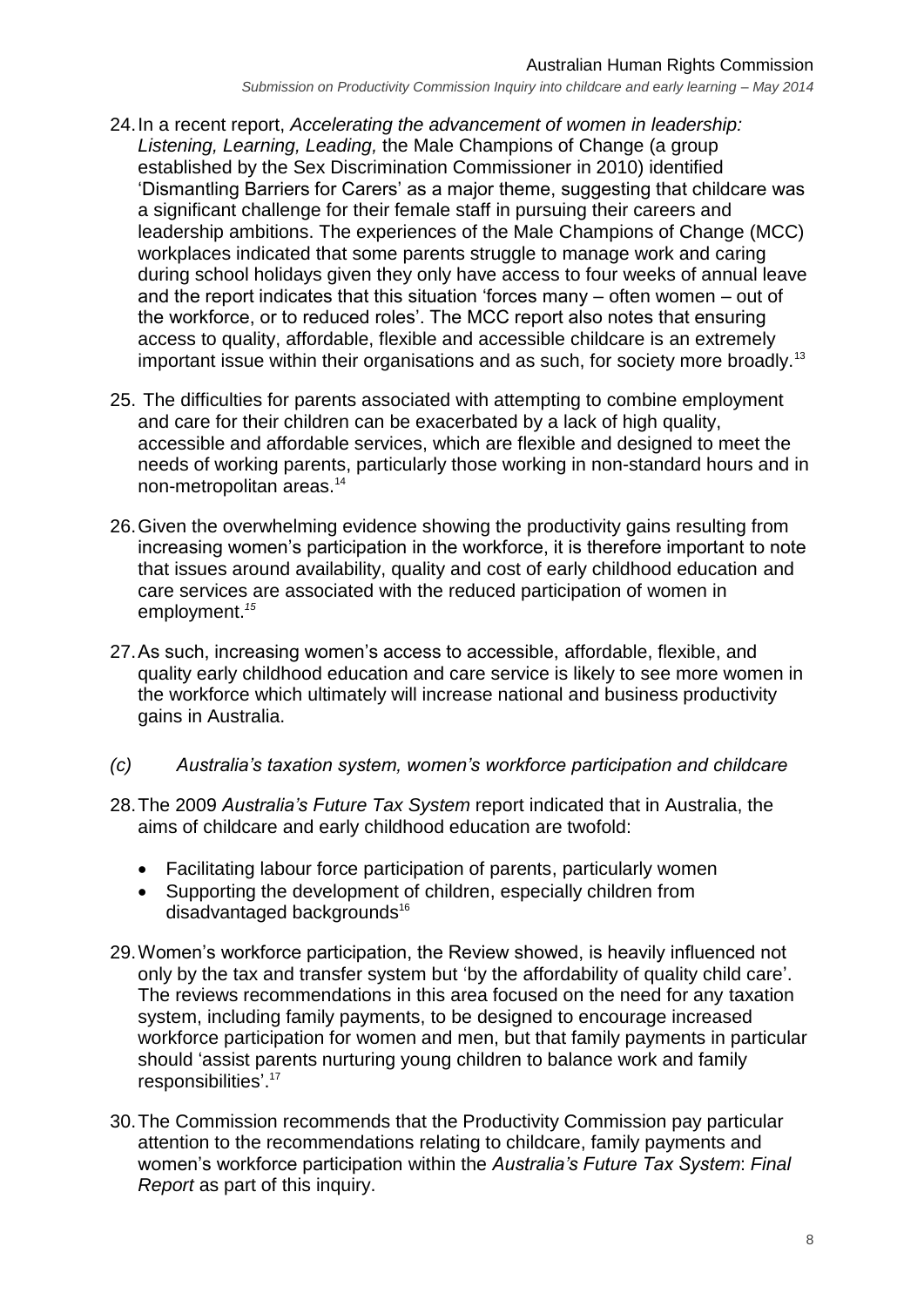### **6 Key principles for early childhood education and care services**

31.A comprehensive national child care model requires accessible, affordable, flexible and quality early childhood education and care services, including out-ofschool-hours care services, and ensuring each child has an entitlement to attend.

# <span id="page-8-0"></span>*6.1 Accessibility*

#### <span id="page-8-1"></span>*(a) Early childhood education and care places*

- 32.Unlike some other countries that have a legal right to public early childhood education and services, such as Denmark and Norway, Australia has no formal right to an early childhood and care place. Australia ranks 30/34 of OECD countries for the percentage of 3-5 year olds in early learning or preschool.<sup>18</sup>
- 33.The National Partnership Agreement on Universal Access to Early Childhood Education commits the Commonwealth and all state and territory government to achieving universal access to preschool, for 15 hours a week in the 12 months prior to school.<sup>19</sup> While very important, the provision of 15 hours of preschool for 4 year olds is not enough to ensure that children and their families who most need it are able to access quality early childhood education and care.
- 34.In addition, long waiting lists in many areas, and reports of parents having to register their children at the time of conception are increasingly common. Data from the ABS *Childhood Education and Care Survey 2008,* shows that in 2005 the main reason for not accessing or organising additional early childhood education and care services was due to lack of available places for around a third of parents.<sup>20</sup>
- <span id="page-8-2"></span>*(b) Lack of access by newly arrived migrant women*
- 35.Lack of access to early childhood education and care is a factor that limits the ability of parents, particularly newly-arrived mothers, to attend English classes and other training programs. For example, the Federation of Ethnic Communities Council of Australia has raised the issue of childcare subsidise only being available for women studying at Certificate II level or higher not for women studying TAFE-provided English as a Second Language classes.<sup>21</sup>
- 36.The cost and availability of public transport can also be a barrier, especially in rural and regional areas.<sup>22</sup> Lack of awareness of eligibility for childcare can also be a barrier to accessing early childhood education and care services for newly arrived migrant women.<sup>23</sup> Better access to early childhood education and care services would improve access to vocational training and better prepare newly arrived migrants for local workplaces.<sup>24</sup>
- <span id="page-8-3"></span>*(c) Lack of access by women who are victims of domestic and family violence*
- 37.Research with women who are victims of intimate partner violence suggests lack of access to childcare can be a barrier to women and their children being able to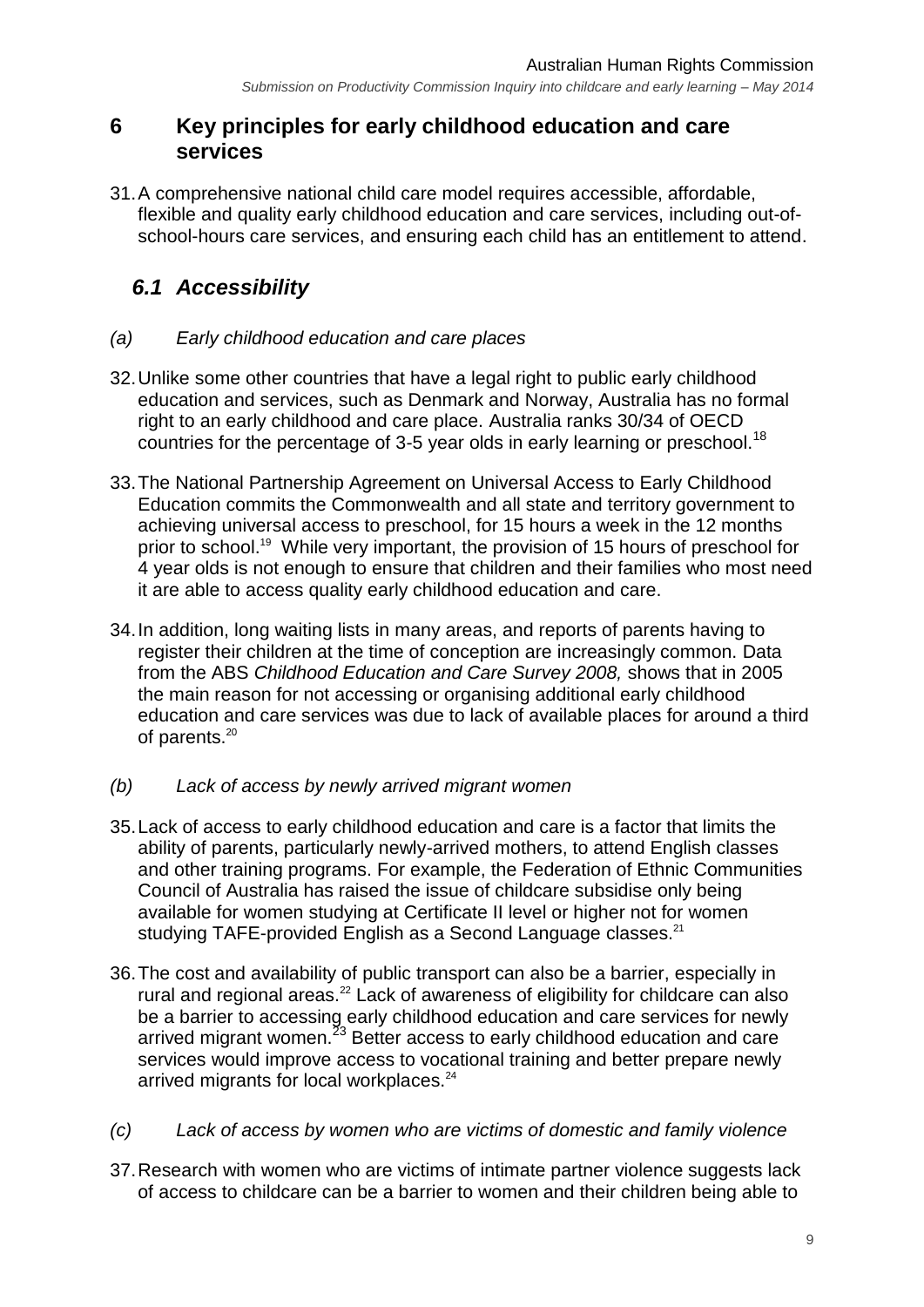leave violent relationships and remaining safe from their violent male partners.<sup>25</sup> Women may be only able to access respite childcare through services provided by Child Protection and some women have indicated that when their child was unwell they were told to send the child to the (perpetrator) father 'since there was a parent available who was able to care for the children'.<sup>26</sup>

# <span id="page-9-0"></span>*6.2 Affordability*

- 38.Early childhood education and care services need to be affordable for families. In 2008, the cost of care was one of the main reasons for just over one in five parents who did not access or organise additional early childhood education and  $c$ are. $27$
- 39.Parents have reported that child care costs are prohibitive to them returning to work, particularly where they require placement for more than one child in early childhood education and care services. The costs can be even more prohibitive where the child care benefits and subsidies are not sufficient to cover the higher costs of care required for children with disability placed in early childhood education and care services.
- 40.Grandparents are more likely than other carers to be facing economic disadvantage, as they are more likely to be unemployed, and the cost of childcare may be prohibitive as a result. Although grandparents who are the carers of their grandchildren may be eligible for the Child Care Benefit, Child Care Rebate and the Grandparent Child Care Benefit, there is evidence that grandparent carers frequently do not claim family payments. This may be because of fear on the part of grandparents, which prevents them from claiming benefits and may stem from intimidation or violence from their children or the fear that their children will remove their grandchild from the safety of the grandparents' care.<sup>[i]</sup>

## <span id="page-9-1"></span>*6.3 Flexibility*

- 41.Over the past two decades there have been significant cultural shifts in Australian society and Australian workplaces. Structural changes in the Australian economy, increased workforce participation of women, technological advances, shifting gender roles as well as changing employee attitudes towards flexibility and work life balance have led to a mismatch between the current childcare system, work patterns and caring roles:
	- The 2009 *Australia's Future Tax System* report noted that now more than ever there is a greater 'diversity in work patterns' as the traditional 9 – 5 model of workplaces is slowly transitioning to a more flexible model around the country.<sup>28</sup>
	- The proportion of the population in part time and casual work has been steadily increasing over the past two decades
	- The proportion of casual employees has grown slowly over the last two decades (from 17% in 1992 to 20% in 2009). In 2009, 72% of all casual employees worked part-time hours. 25% of employed women are casual employees. 29
	- $\bullet$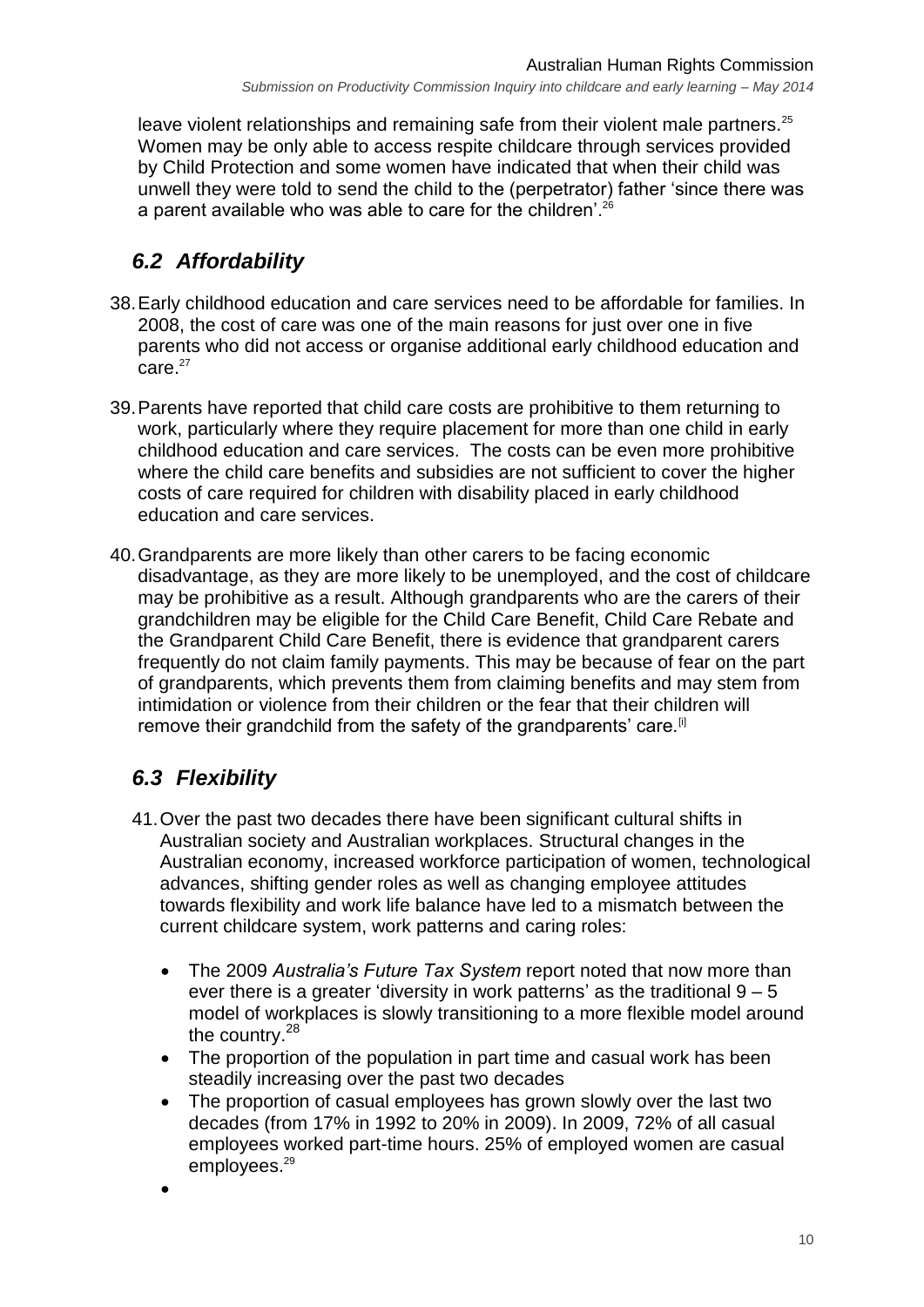- 42.As a result of these changes in employment patterns, the current model of childcare service provision does not meet the needs of the Australian population, particularly not the working population.
- 43.Diversity, flexibility and choice need to be central to the models for early childhood education and care services. This should include options for:
	- long-day care, with flexible opening hours;
	- holiday care:
	- out-of-school hours care:
	- family day care; and
	- regulated in-home care.

## <span id="page-10-0"></span>*6.4 Quality*

- <span id="page-10-1"></span>*(a) The National Quality Framework for Early Childhood Education and Care*
- 44.Evidence shows that quality education and care can make a real difference to the educational, health and well-being outcomes of children. However, poor quality care can be detrimental.<sup>30</sup>
- 45.The National Quality Framework (NQF) for Early Childhood Education and Care provides a sound and better framework for improving the quality of early childhood education and care services and ensuring that children in these services are able to learn and develop and are safe and healthy. The NQF is supported by the National Quality Standards (NQS) and the learning frameworks *Early Years Learning Framework* (for years 0-5) and *My Time, Our Place – Framework for School Age Care in Australia* (to be used by school age care educators in a range of settings such as after school care).
- 46.While the NQF is still in early stages of implementation, the Commission supports its central components, including its focus on improving the qualifications of education and care workers, setting appropriate child to staff ratios and steering an assessment and rating process that drives quality.
- 47.The Commission also welcomes recognition of play-based learning, child agency, respectful relationships and connectedness, and cultural competency as components of the learning frameworks.
- 48.The Commission is aware that implementing the NQF has placed some administrative burdens on the early childhood education and care sector, which may have cost impacts on centres, and in turn families.<sup>31</sup> The Commission understands that ACECQA is monitoring the administrative costs to services providers through longitudinal research into regulatory burden, and they are developing strategies to streamline costs as much as possible.<sup>32</sup>
- 49.There have also been problems with the length of time taken, and the complexity of, the assessment of services under the NQS. Streamlining the initial assessment process, for example putting a greater reliance on self-assessment, may alleviate some of these problems.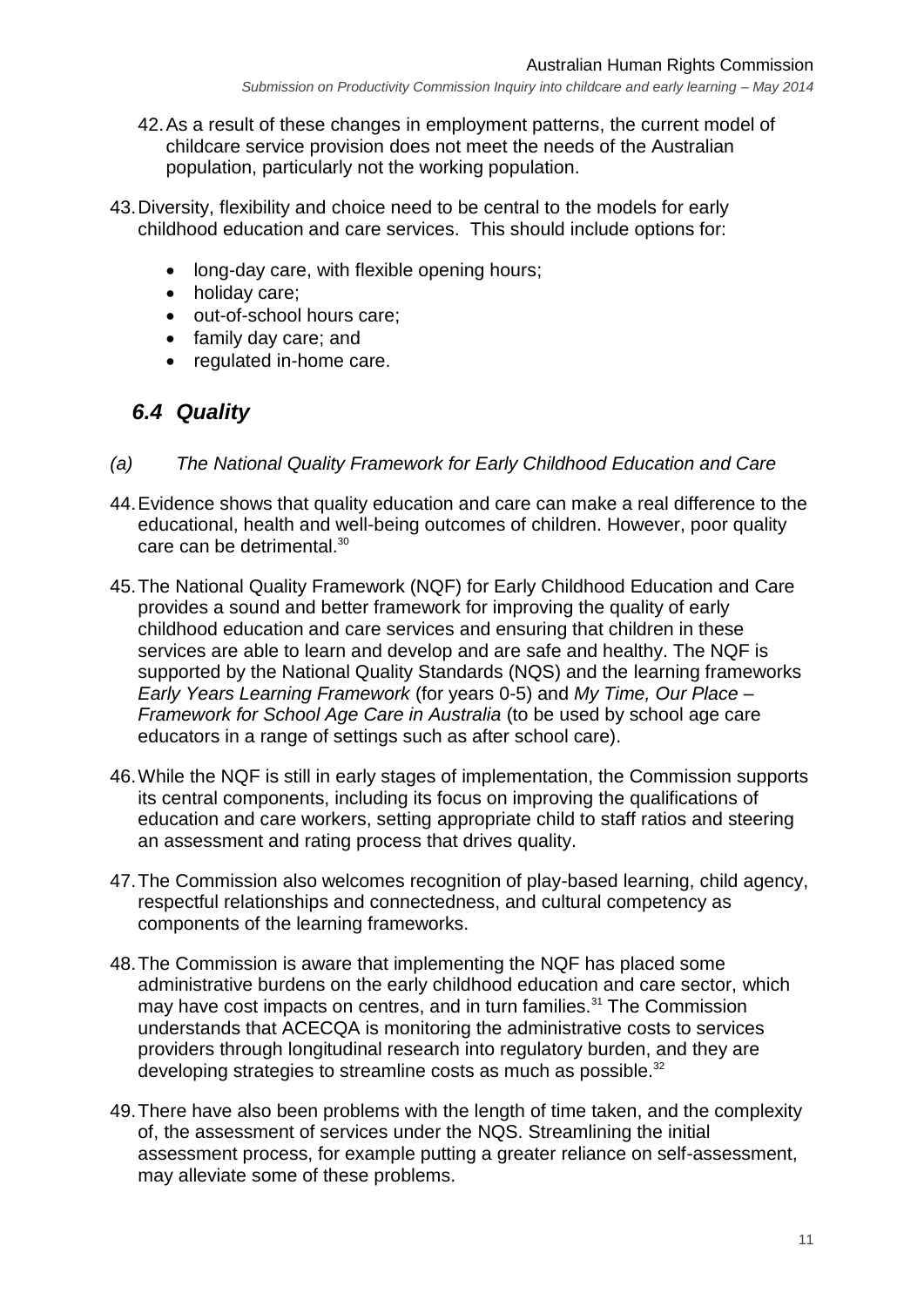- 50.Although a wide range of early childhood education and care is currently able to be rated against the standards, the Commission notes that the budget-based funded services (BBFs), 80 per cent of which cater for Aboriginal and Torres Strait Islander families specifically, are excluded. Home-based care that is not government funded is also not included at this stage.
- 51.The Commission believes all funded care should eventually be covered by the NQF to ensure that all children receive consistent quality of education and care. As noted by Secretariat of National Aboriginal and Torres Strait Islander Child Care (SNAICC) in its submission to this Inquiry, a close examination of the cultural appropriateness of the NQS may be required before the BBF services are included, and any current out-of-scope services may require supports and resources to be incorporated into the system.<sup>33</sup> The Commission notes that many of these services should be encouraged to come in under the new quality framework as soon as possible.

#### <span id="page-11-0"></span>*(b) Quality of workers*

- 52.The quality of education and care that children receive is closely related to the quality of staff providing the service.
- 53.In recognition of the important role of early childhood workers, the UN Committee on the Rights of the Child has urged governments to ensure that early childhood staff have particular qualities and qualifications, are supported to provide a high quality service, and that their work is valued and properly paid:

States parties must ensure that the institutions, services and facilities responsible for early childhood conform to quality standards, particularly in the areas of health and safety, and that staff possess the appropriate psychosocial qualities and are suitable, sufficiently numerous and well-trained. Provision of services appropriate to the circumstances, age and individuality of young children should be socially valued and properly paid, in order to attract a highly qualified workforce, men as well as women. It is essential that they have sound up-to-date theoretical and practical understanding about children's rights and development; that they adopt appropriate child-centred care practices, curricula and pedagogies; and that they have access to specialist professional resources and support, including a supervisory and monitoring system for public and private programmes, institutions and services.<sup>34</sup>

- 54.The Commission is supportive of the NQF mandatory minimum qualifications for educators and coordination unit staff and child to educator ratio requirements.
- 55.There is evidence to show that children whose preschool educator had a diploma or degree in early childhood education gain the most from attending preschool.<sup>35</sup> Further, given the complexity of issues facing children from disadvantaged backgrounds or with additional needs, services need to ensure that children and families that are struggling have access to staff with the necessary knowledge, skills and experience.
- 56.Early childhood education and care sector currently provides work opportunities for many women without the mandated qualifications, including women from culturally and linguistically diverse (CALD) backgrounds.<sup>36</sup> There is also a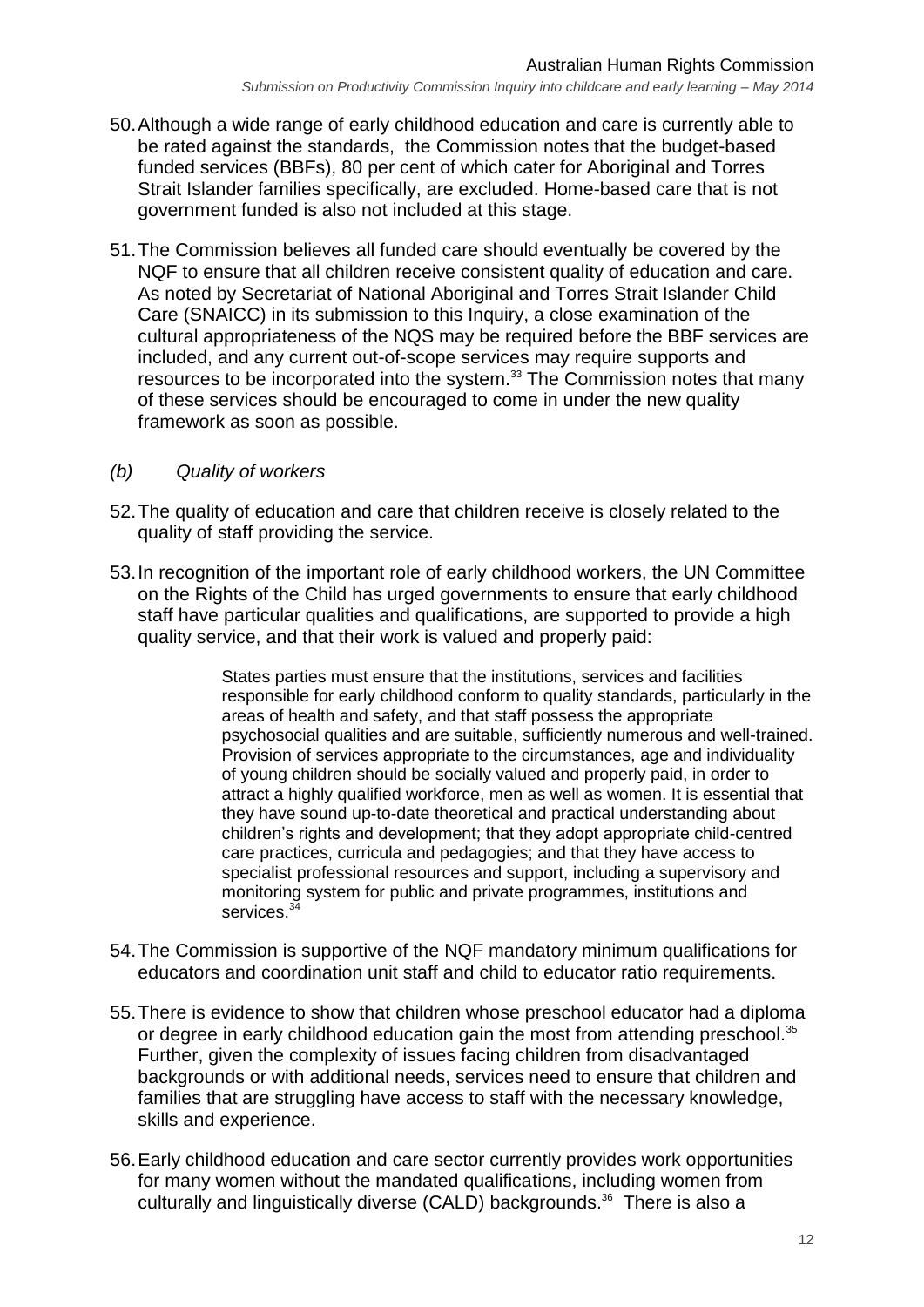shortage of appropriately qualified staff able to be recruited. Therefore, workplace development programs, such as recognition of prior learning, and support for existing and future workers to undertake necessary qualifications and training, should continue as a priority.

57.Similar to higher qualifications, lower staff-to-child ratios are associated with better outcomes of children in early childhood education and care. The Commission supports measures which ensure that children are able to receive education and care that takes into account their individual developmental needs, especially relationship-building. As young children develop through their relationships with others,<sup>37</sup> ensuring that educators and carers can spend individualised time with children, especially infants, is one important key to quality care.

#### <span id="page-12-0"></span>*(c) Pay and conditions of workers*

- 58.As outlined by the UN Committee on the Rights of the Child, it is essential that the work of early childhood educators and carers is properly paid, and socially valued, in order to attract skilled and qualified staff, and encourage skills development among existing staff.
- 59.However, the early childhood education and care sectors have highly feminised workforces characterised by part time and casual positions, shift work, low wages and little or no vocational training and limited professional development/training opportunities. 38
- 60.Whilst the outcome of Fair Work Australia's 2012 Equal Pay Case will go some way towards ensuring staff in family day care services are more appropriately remunerated, it is imperative that future childcare reforms also address the gendered pay gap within other childcare and early childhood services. It is equally important that reforms within the aged and health care sectors should not be to the detriment of paid care workers and their employment conditions, but aim to enhance and protect the employment conditions and pay of paid childcare and early childhood workers in order to supply high quality support.

#### <span id="page-12-1"></span>*(d) Child safety*

- 61.While Standard 2.3 of the NQS on safety requires staff awareness of their roles and responsibilities to respond to every child at risk of abuse or neglect (Element 2.3.4), it does not elaborate on the important role that training plays in this awareness. The Commission believes that a better understanding of child safety by workers is a central part of ensuring a quality care environment.
- 62.There are a variety of measures which must be employed to ensure that a service is safe for children. Mandated Working with Children or Police Checks currently exist in all jurisdictions in some form. There are also reporting requirements under various child protection laws.
- 63.However, the Commission is of the view that Working with Children Checks cannot be a standalone measure in the protection of children in organisational settings, and organisations should guard against checks fostering a false sense of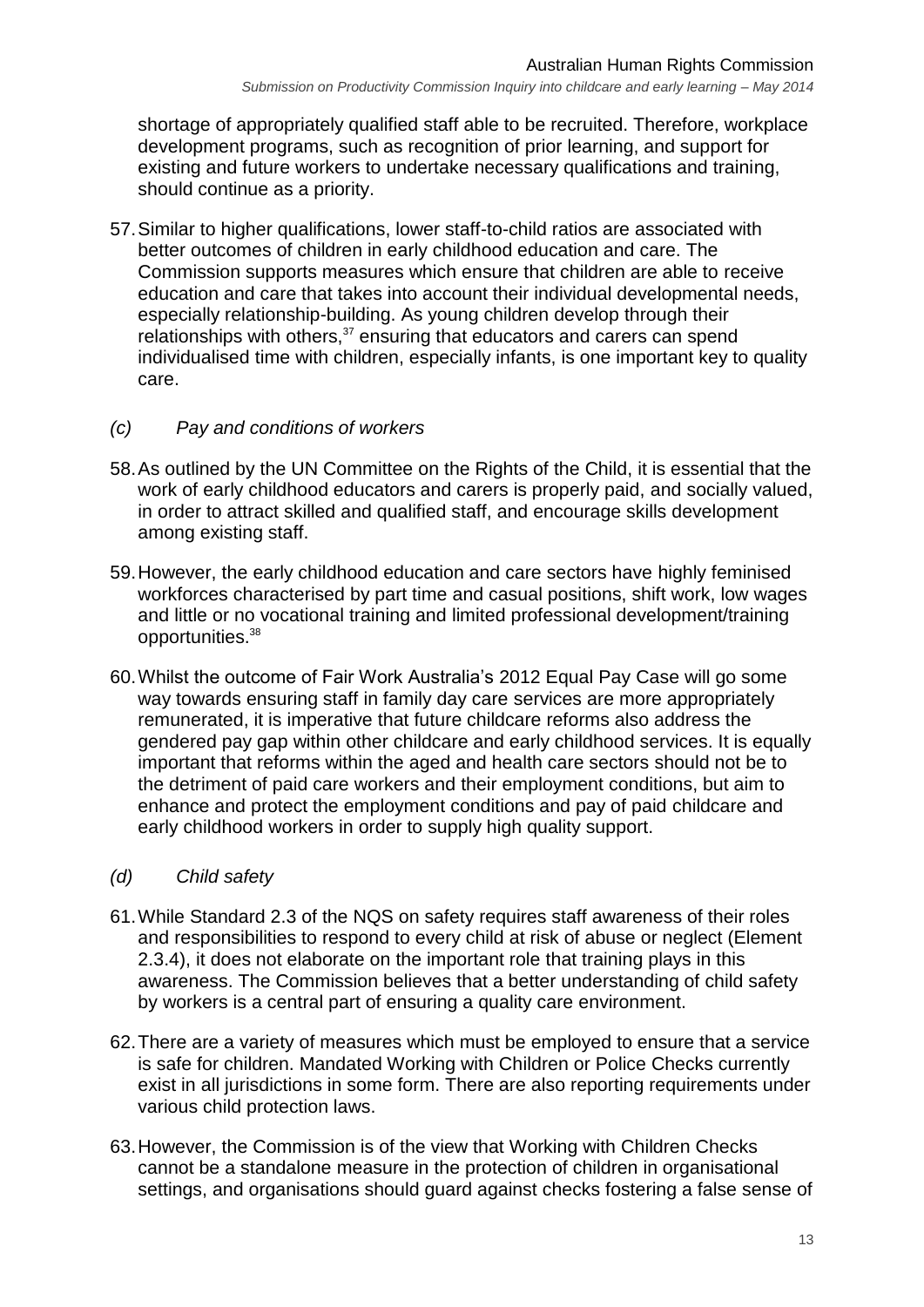security.<sup>39</sup> A check cannot screen out offenders who have never been caught, or those who may offend in the future.<sup>40</sup> Organisational procedures and the creation of positive organisational cultures is thus of vital importance. The Commission has outlined some of the features of a child-safe organisation in its submissions to the Royal Commission into Institutional Forms of Child Sexual Abuse.<sup>41</sup>

64.One important feature of a child safe organisation is for staff to be educated and trained to promote awareness and understanding about child risk, harm and abuse in the context of organisational responsibilities. This includes any responsibilities in respect of mandatory and other reporting. In relation to sexual abuse, educating employees and volunteers about early warning signs, indicators of child abuse, and knowing what to look for can engender individual responsibility for creating and maintaining protective practices for children in organisations.<sup>42</sup> Another important component is the staff responsibility for engendering a culture, and putting in place mechanisms, where children's views are taken seriously.

#### <span id="page-13-0"></span>*(e) Respect for the views of the child*

- 65.The UN Committee on the Rights of the Child has emphasised that as holders of rights, even the youngest children are entitled to express their views, which should be 'given due weight in accordance with the age and maturity of the child'.<sup>43</sup>
- 66.Early childhood education and care sector should recognise the importance of children's views and encourage a participatory approach in the delivery of services. For example, seeking the views of children and their families and caregivers as to the quality and appropriateness of their care could be facilitated.
- 67.There are examples of where children's views on their education and care have been directly canvassed. The Commission notes that SDN Children's Services surveys their families annually, and in October 2012 asked their centres to undertake a short survey of 200 children under five about what they did and didn't like about their centre.<sup>44</sup> These types of qualitative assessments with children and their families can provide an important barometer of the quality of care.
- 68.The depth and coverage of questions asked, and the mode of responding needs to differ depending on the maturity of the child. For example, in 2013, the National Children's Commissioner sought the views of children for her listening tour, the Big Banter, using various methods of engagement. One of the aims was to understand what is important to children. This included face-to-face consultations with groups of children, some of whom were involved in out-of-school care, online surveys and distribution of pre-paid postcards.<sup>45</sup> With the help of Goodstart Early Learning, a large number of pre-paid postcards were distributed to early childhood centres where children – aged mostly 3-5 years– were asked to respond to the question 'Life would be better for children and young people in Australia if…'. Over 500 young children responded through drawings and writing. This data will be analysed further by Goodstart Early Learning and the National Children's Commissioner during coming months.
- 69.Encouraging the views of children is also a foundation for educating children about their rights and responsibilities in a practical way. The UN Committee on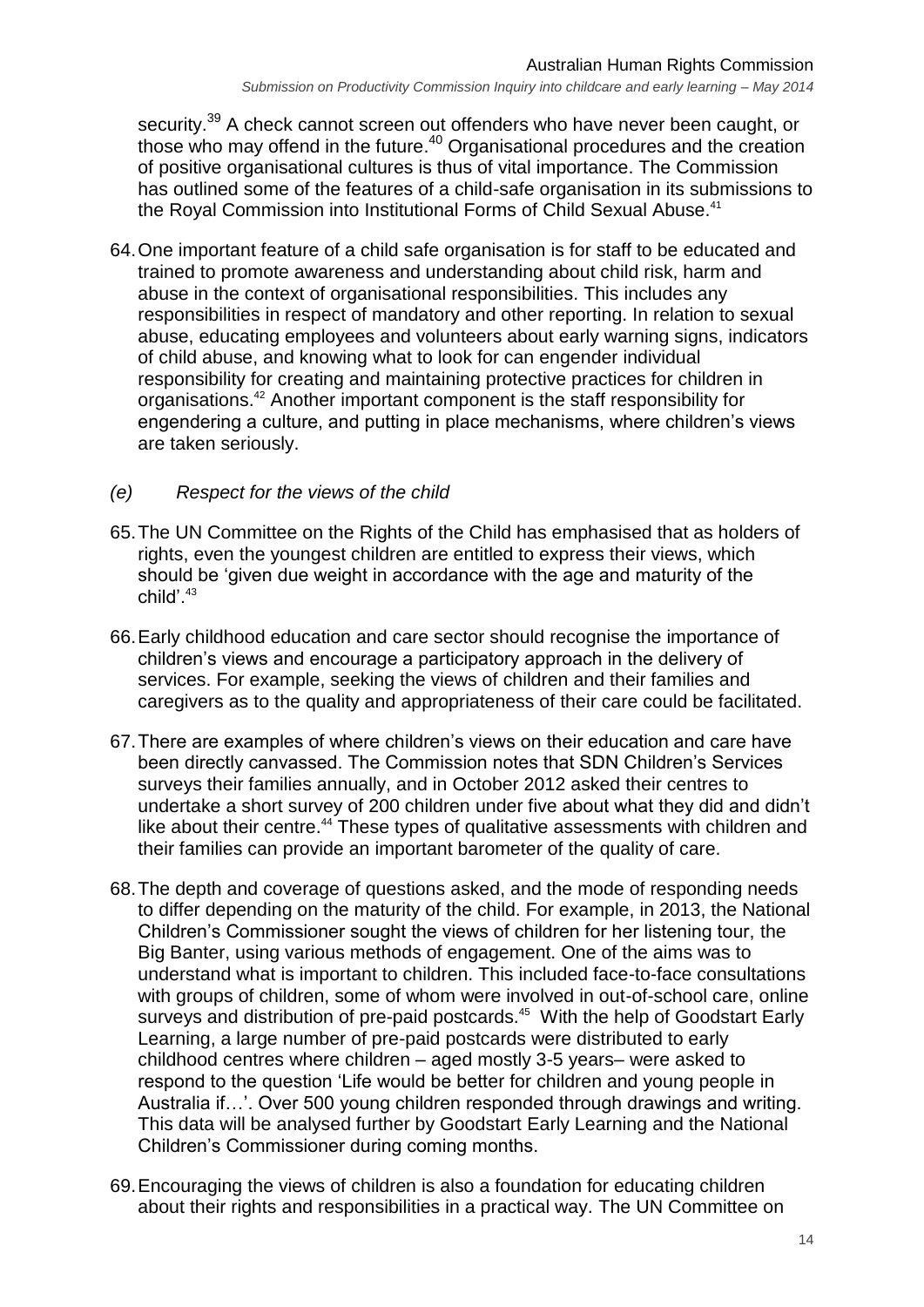the Rights of the Child has recommended that States parties include human rights education within early childhood education.<sup>46</sup>

- <span id="page-14-0"></span>*(f) Cultural competency*
- 70.Cultural competency is an important element of quality care in early childhood education and care services, and is essential to ensuring the appropriateness and accessibility of early childhood education and care services to children from culturally and linguistically diverse communities and Aboriginal and Torres Strait Islander communities.
- 71.The Commission notes that the NQS includes some standards that are relevant to cultural competence, such as NQS 1 and 6, although it is the learning frameworks where cultural competency is discussed in any detail. Services need to have the capacity to access cultural competency training, resources and ongoing support, in order to meet the NQS.
- 72.Community consultations conducted by FECCA included the issue of cultural competency in early childhood education and care services, adding that the childcare sector could benefit from having childcare workers that better reflect the ethnic background of the children they cared for.<sup>47</sup>

## <span id="page-14-1"></span>**7 Early intervention and early childhood education and care**

#### <span id="page-14-2"></span>*7.1 The importance of early intervention for vulnerable children*

- 73.The importance of early intervention and prevention in safeguarding the health and wellbeing of children was raised consistently by children's advocates during the National Human Rights Commissioner's Big Banter listening tour in 2013.<sup>48</sup>
- 74.While access to quality early childhood education and care is beneficial for all children, it can make a critical difference to the life chances of children from disadvantaged backgrounds or with a particular vulnerability. For children from disadvantaged backgrounds, quality interventions in early childhood, including early childhood education and care, can lead to better health, education and employment outcomes later in life.<sup>49</sup>
- 75. The foundations for development are laid down in the prenatal and early years of a child's life. These years are characterised by rapid development and it is during this period that a number of sensory, motor learning, mental health, physical health and social capabilities and competencies develop.<sup>50</sup> For example, by the time a child is three years old, 90 per cent of their brain has been developed.<sup>51</sup> Because development is cumulative, the skills you learn early form the basis for skills development in the future, and adverse early experiences can negatively impact on later achievements, mental and physical health.<sup>52</sup> While later interventions can be effective and important for a child's development, the older a child gets, the harder it is to catch up. Hence, the early years present a window of opportunity for improving a child's life trajectory.<sup>53</sup>
- 76.Research shows that quality early childhood education and care is one form of early intervention that reaps both social and economic rewards. Nobel Prize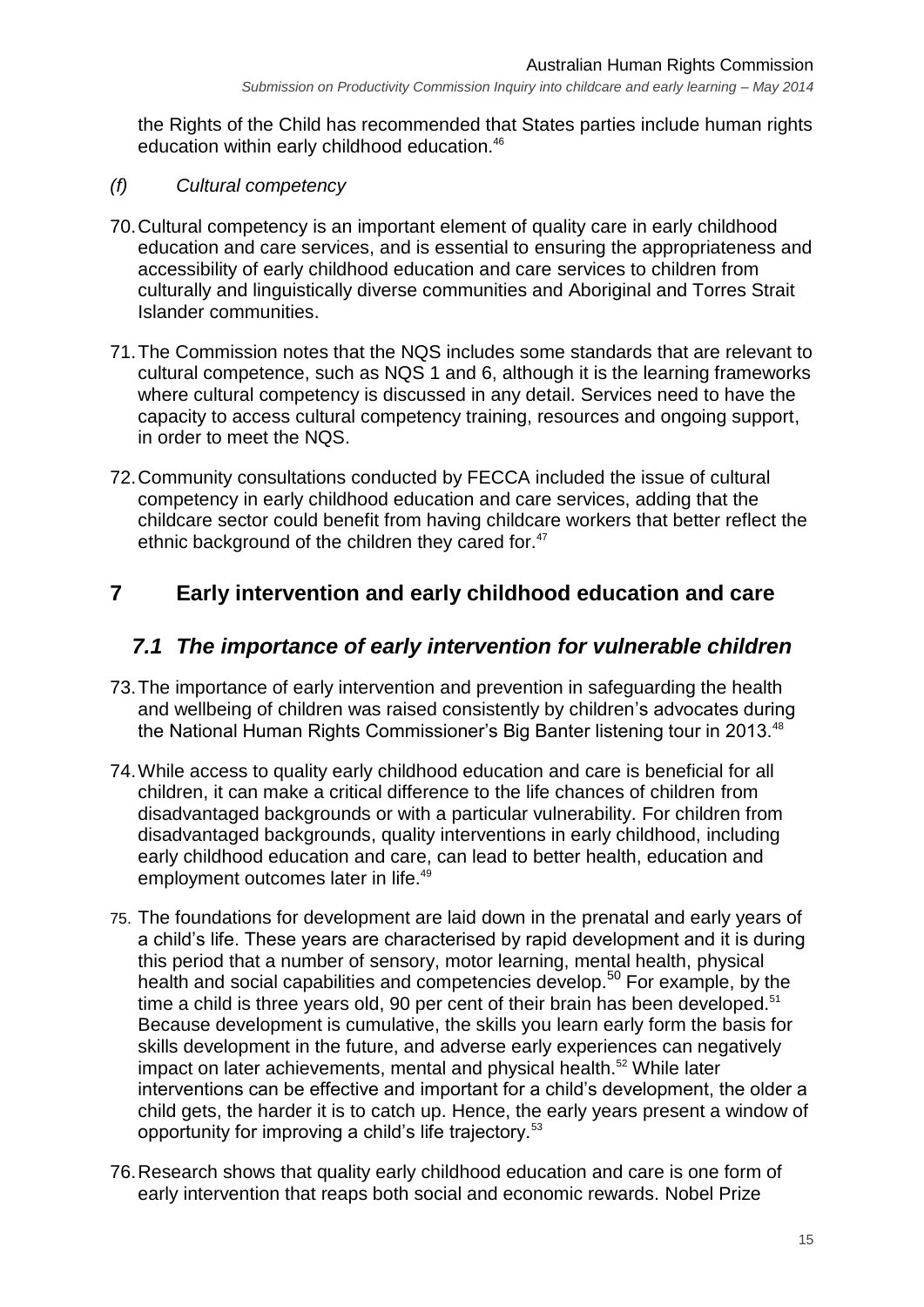winning economist James Heckman has produced a body of evidence of the economic benefits of investing in early childhood intervention, especially for disadvantaged young children, and which shows that the earlier the investment, the better the economic return. The Benevolent Society report 'Acting Early, Changing Lives' presents evidence that early intervention programs, several of which include early childhood education and care, have far-reaching social benefits children and their families, especially those most disadvantaged.<sup>54</sup> These include higher rates of academic achievements and levels of literacy, higher rates of school graduation and more stable dwelling environments.

- 77.The Australian Early Development Index (AEDI) measure of early childhood development in Australia shows that 22 per cent of children in Australia are developmentally vulnerable in one or more domains.<sup>55</sup> Children from certain population groups are disproportionately represented among those children who are developmentally vulnerable.
- 78.While there may be a high proportion of vulnerable children in certain population groups, children with vulnerabilities also exist across all socio-economic levels of society. This means that an approach to early childhood education and care that is targeted solely on certain population groups runs the risk of missing many children.<sup>56</sup> As such, it is important to provide both universal access to early childhood education and care services, supplemented by targeted assistance for those children who require additional services or have particular barriers to accessing quality education and care.
- 79.More detail on the specific early education and care needs of some vulnerable groups of children are discussed below.

#### <span id="page-15-0"></span>*(a) Aboriginal and Torres Strait Islander children*

- 80.Aboriginal and Torres Strait Islander families face persistent socio-economic disadvantages, which are linked to the inter-generational impacts of trauma and discrimination. As a result, many Aboriginal and Torres Strait Islander children have lower educational, health and wellbeing outcomes, which have flow on effects in terms of later education and employment.
- 81.For example, while the majority of Aboriginal and Torres Strait Islander children are developmentally on track in each of the AEDI domains, they are more than twice as likely to be developmentally vulnerable than non-Indigenous children.<sup>57</sup>
- 82.Despite the advantages of quality intervention, including education and care, for children who are socio-economically disadvantaged, Aboriginal and Torres Strait Islander children have relatively low rates of participation in Australiangovernment approved education and care services. Only 2 per cent of 0-5 year olds and 1.9 per cent of 6-12 year olds who participate in Commonwealth approved care are Aboriginal children, even though they represent more than twice that proportion (4.7 per cent) in the community.<sup>58</sup>
- 83.The representation of Aboriginal and Torres Strait Islander children aged 3–5 years in a preschool program (4.4 per cent) was also lower than their representation in the community (4.8 per cent) though this varies across jurisdictions.<sup>59</sup>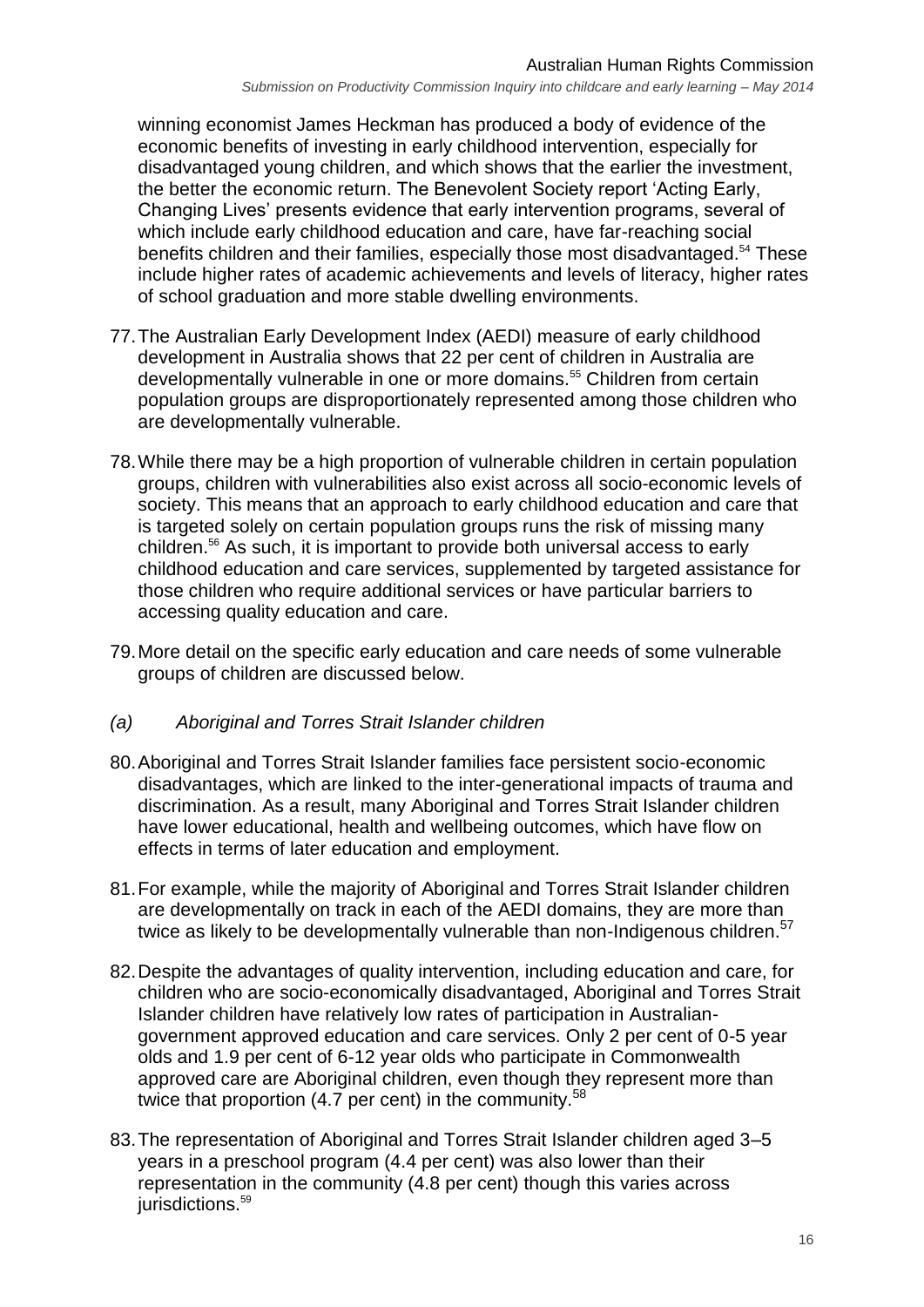- 84.There are a range of barriers which may impact on the lower rates of access to early childhood education and care by Aboriginal and Torres Strait Islander communities, including cost, lack of care options, inflexibility and lack of cultural safety.<sup>60</sup>
	- 85. Secretariat of National Aboriginal and Torres Strait Islander Child Care has identified that to be effective, early education and care services must be integrated with health, social and emotional supports for children and families; incorporate identity and culture; build on existing family and community strengths; foster Aboriginal and Torres Strait Islander leadership and ownership; have a whole of community approach and overcome barriers to access such as high costs and lack of transport.<sup>61</sup>

#### <span id="page-16-0"></span>*(b) Children with disability*

- 86.Early intervention for children with disability has been shown to be generally more cost effective and provides greater benefits to the child than rehabilitation measures in later life. Early intervention would help to reduce the significant disparity in educational outcomes for children with disability compared to children without disability. The ABS reported that in 2009, 25 per cent of people with a profound or severe disability aged 15 to 64 completed Year 12. <sup>62</sup> In contrast, 55 per cent of people without disability in the same cohort completed Year 12.<sup>63</sup> This is significant as higher levels of educational attainment are also linked to better employment, financial and health outcomes. It is also generally accepted that children with disability should be mainstreamed into early care and education services.
- 87.Despite recognition of the importance of education for children with disability, nationally the representation of children with disability aged 3–5 years in a preschool program (5.1 per cent) was lower than their representation in the community (6.3 per cent) though this varies across jurisdictions.<sup>64</sup> Furthermore, the Productivity Commission has noted that children aged 0–12 years with disability had a lower representation in child care services in 2013 (3.0 per cent) compared with their representation in the community in 2009 (6.6 per cent).<sup>65</sup>
- 88.Children with disability face many barriers to accessing early childhood education and care. For example, the review of the Disability Standards for Education released in 2012 noted the lack of funding to support children with disability, inadequate specialist support staff and limited training for teachers in relation to disability, amongst other issues.<sup>66</sup>

#### <span id="page-16-1"></span>*(c) Children in out-of-home care*

- 89.As of 30 June 2012, there were 39,621 children living in out-of-home care in Australia,<sup>67</sup> an increase of 27 per cent since 2008.<sup>68</sup>
- 90.This group of children experience lower educational, health and well-being outcomes compared to children not in the out-of-home care system.<sup>69</sup> Access to quality early childhood education and care has the potential to assist children in out-of-home-care make a smoother transition to school, and improve their health and educational outcomes. As an especially vulnerable group of children, they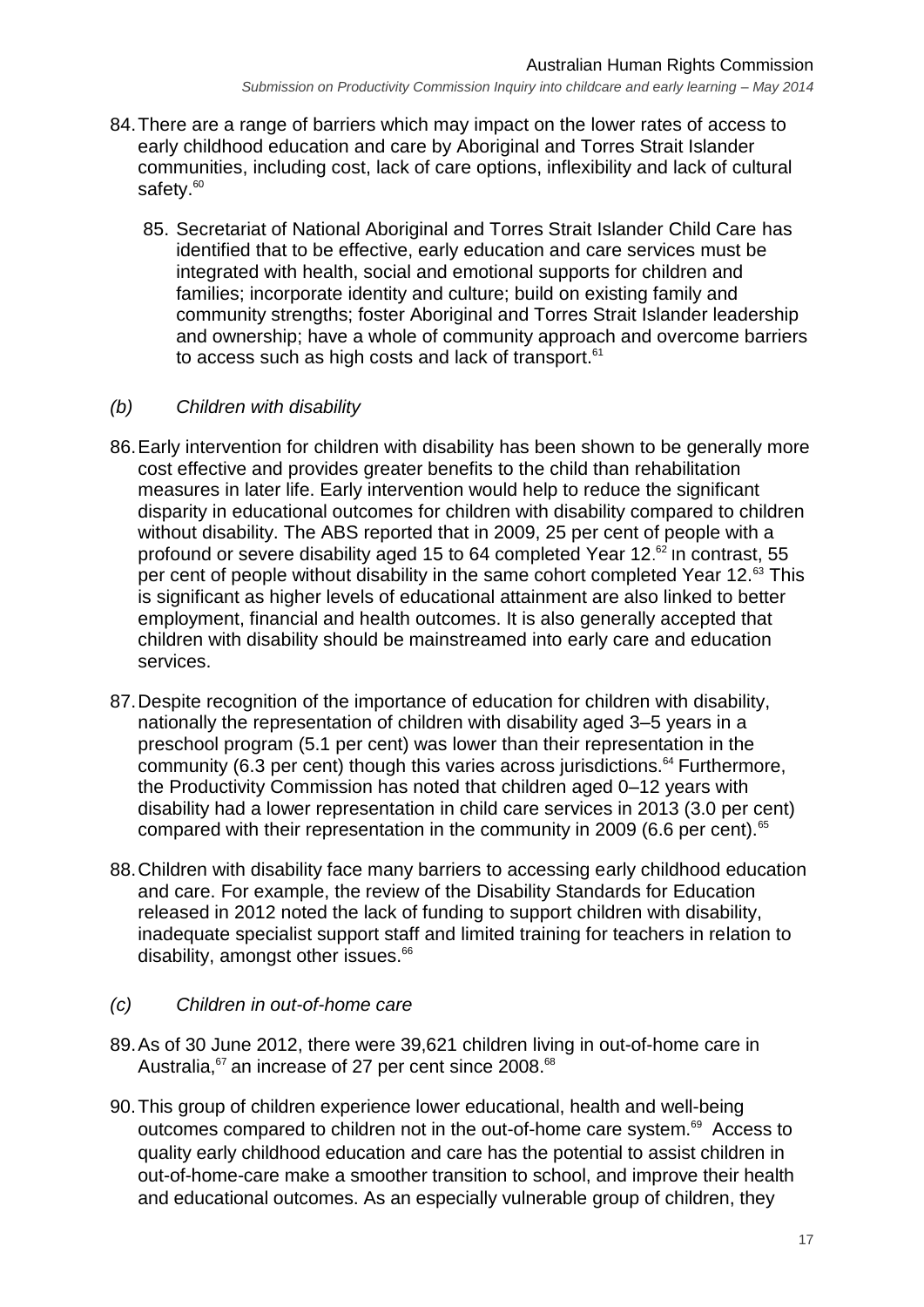may exhibit challenging behaviours as a result of trauma or abuse and neglect and may require intensive, integrated supports to access and benefit from such programs.

- 91.Holistic and integrated early childhood education and care services, responsive to their complex needs, should be accessible for this vulnerable group of children.
- 92.The Commission also notes that the cost of services may be prohibitive for many of the families involved in caring for these children, including foster families. Options could include automatically granting the Special Child Care Benefit to all children in out-of-home care to improve placement stability and support for early learning, as suggested by Families Australia, $\sqrt[70]{\ }$  or the extension of the grandparents as carers benefit to all people caring for children in out-of-home care.<sup>71</sup>

# <span id="page-17-0"></span>**8 Funding**

- 93.The current system of funding for early childhood education and care includes several different sources and has been too complex for parents to negotiate. The current sources for funding include the Child Care Benefit and the Child Care Rebate, taxation (Family Tax Benefit A and B) and the Special Childcare Benefit.
- 94.It is essential to simplify the funding scheme and ensure it is sufficiently funded and equitable. Some funding options to consider include:
	- including early childhood education and care costs in salary sacrifice and tax deductibility provisions
	- enabling companies to access fringe tax benefits for on-site early childhood education and care facilities
	- setting up funding arrangements on a needs basis and linked to population planning
	- making funding available through centres in locations where there is not an adequate market for early childhood education and care services
	- ensuring funding for specific early childhood education and care services for Aboriginal and Torres Strait Islander children, and ensuring sufficient funding for programs within centres to support CALD children and children with a disability.
- 95.The Special Child Care Benefit has been set up to pay for children at risk to participate in early childhood services. However, there are some concerns about the accessibility of this payment, which is short term and complicated for families and services that it is targeted to. One issue is that approval is dependent on 13 week cycles of application. This means that families need to reapply themselves once the initial period is passed. This leads to delays and is frequently too daunting and complex a task for some of the high risk families on the benefit. Their issues, such as family violence, sexual assault, drug and alcohol, mental health, homelessness and poverty, are not short term issues.<sup>72</sup>
- 96.Funding to support access to early childhood education and care services must reflect: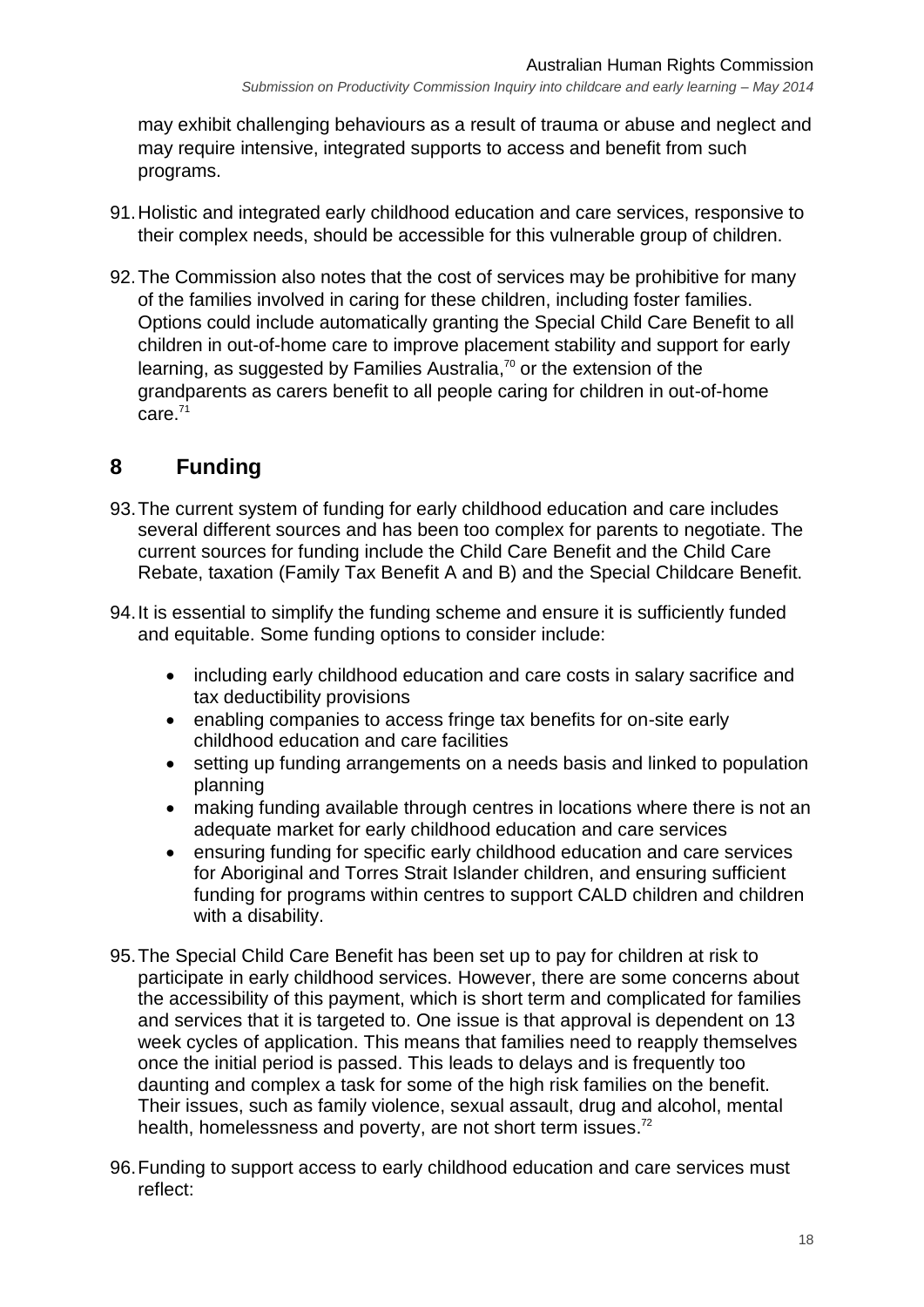- The diversity of work patterns of the Australian population (ie. The need for access to early childhood education and care services outside 'normal' business hours is likely to cost the service provider, and a result, the customer, more)
- The need for increased, targeted and long term support for vulnerable children and their families
- The need to increase the workforce participation for women in particular
- The desire of the Australian population to develop and maintain a work/life balance

## <span id="page-18-0"></span>**9 Models**

## <span id="page-18-1"></span>*9.1 Integrated early childhood development services*

- 97.Integrated early childhood development services have the potential to contribute to better outcomes for young children, especially for vulnerable children. An integrated service might co-locate early childhood education and care, child and family health services, parenting programs, play groups and other services that cater to a range of parental support and child development. Some possible benefits for vulnerable families are:
	- easy connection to a broad range of services for family support and child development
	- a sense of community connectedness
	- integration of planning and governance
	- a universal or inclusive service with specialist or targeted services embedded (which tends to reduce stigma).

One possibility for future investigation is the co-location of early childhood services with primary and secondary school services. The use of existing school infrastructure where possible will also be likely to reduce initial establishment costs in particular areas. In addition, the co-location of services will allow allow ease of access for parents and can support pre to primary school transition. A positive example of co-located services is the Child and Parent Centres in Western Australia, coordinated by non-government organisations and located on selected public school sites in vulnerable communities.

- 98.However, it important to note the need for further research on the effectiveness of this model in comparison to other models, including economic benefits, child health and wellbeing benefits, as well as benefits for parents, schools and early childhood services themselves. There are several other models of integrated services for early childhood learning and development which aim to provide a holistic range of services for children and their families, in addition to childhood. However, further research is required on the benefits of and gaps within these suggested models
	- Early Years Centres in Queensland run by the Benevolent Society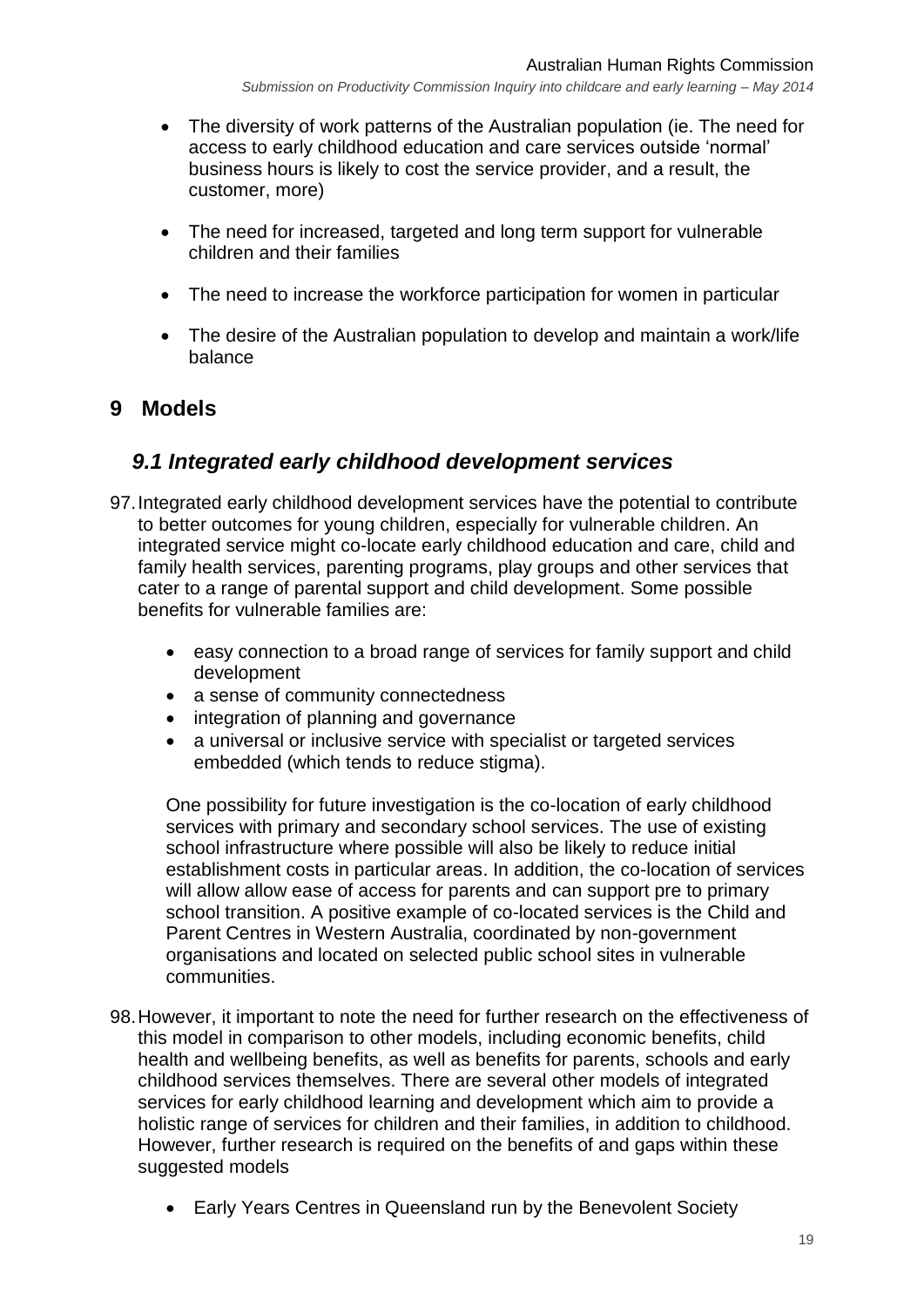- Children's Protection Society Child Family Centre program in Victoria, currently the subject of a Randomised Controlled Trial Research Program in partnership with *Melbourne University Department of Economics and theMurdoch Children's Research Institute.*
- the Aboriginal and Torres Strait Islander Children and Family Centres (ATSICFC) established under the National Partnership Agreement on Indigenous Early Childhood Development (2008), targeted specifically for Aboriginal and Torres Strait Islander children and families.

## <span id="page-19-0"></span>*9.2 Workplace mechanisms*

- 99.The Commission draws the Productivity Commission's attention to *Supporting carers in the workplace: A toolkit.* The Toolkit provides practical examples of mechanisms that workplaces have used to support unpaid carers and help them to meet their caring responsibilities.<sup>73</sup> There are a range of good practice examples where employers have been proactive in addressing the needs of their employees who are carers, including employees who are carers of children under school age. Some organisations have implemented an integrated approach to supporting such employees, including through:
	- the provision of information and support to carers;
	- access to flexible work:
	- reduced work hours;
	- changes in work location;
	- referral to services and direct services provision to support employed carers; and
	- financial assistance such as cash payments for services and subsidies.

 $\overline{a}$ 

<sup>1</sup> UN Committee on the Rights of the Child, *General Comment No 7 – Implementing child rights in early childhood*, UN Doc CRC/C/GC/&Rev.1 (2005), para 31. At

<http://www.refworld.org/docid/460bc5a62.html> (viewed 17 March 2014).

<sup>2</sup> UN Committee on the Rights of the Child, General Comment No 7, para 6. <sup>3</sup> Council of Australian Governments (COAG), *Investing in the Early Years – A National Early* 

*Childhood Development Strategy* (2009).

<sup>4</sup> COAG, Investing in the Early Years, p 4.

<sup>5</sup> Commonwealth of Australia, Australia's Future Tax System: Final Report (2009), Part 1: Overview',. At<http://www.taxreview.treasury.gov.au/Content/Content.aspx?doc=html/home.htm> (viewed 24 March 2014).

<sup>6</sup> Australian Human Rights Commission, *Investing in care: Recognising and valuing those who care* (2013), p 5. At<http://www.humanrights.gov.au/investing-care-recognising-and-valuing-those-who-care> (viewed 20 November 2013).

<sup>7</sup> Australian Bureau of Statistics, *Gender Indicators, Australia* (January 2013). At:

<http://www.abs.gov.au/ausstats/abs@.nsf/Lookup/4125.0main+features4110Jan%202013> (viewed 20 November 2013; Australian Bureau of Statistics, *Survey of Disability, Aging and Carers* (2009). 8

Australian Human Rights Commission, Investing in care*,* p 5.

<sup>9</sup> Australian Human Rights Commission, Investing in care*,* p 9. <sup>10</sup> Australian Human Rights Commission, Investing in care, p 18.

<sup>11</sup> Australian Bureau of Statistics, *Gender Indicators*, *Australia* (January 2013). At:

<http://www.abs.gov.au/ausstats/abs@.nsf/Lookup/4125.0main+features5120Jan%202013> (viewed 20 November 2013); Australian Council of Trade Unions, *Lives on hold: unlocking the potential of Australia's workforce: The report of the Independent Inquiry into Insecure Work in Australia* (2012)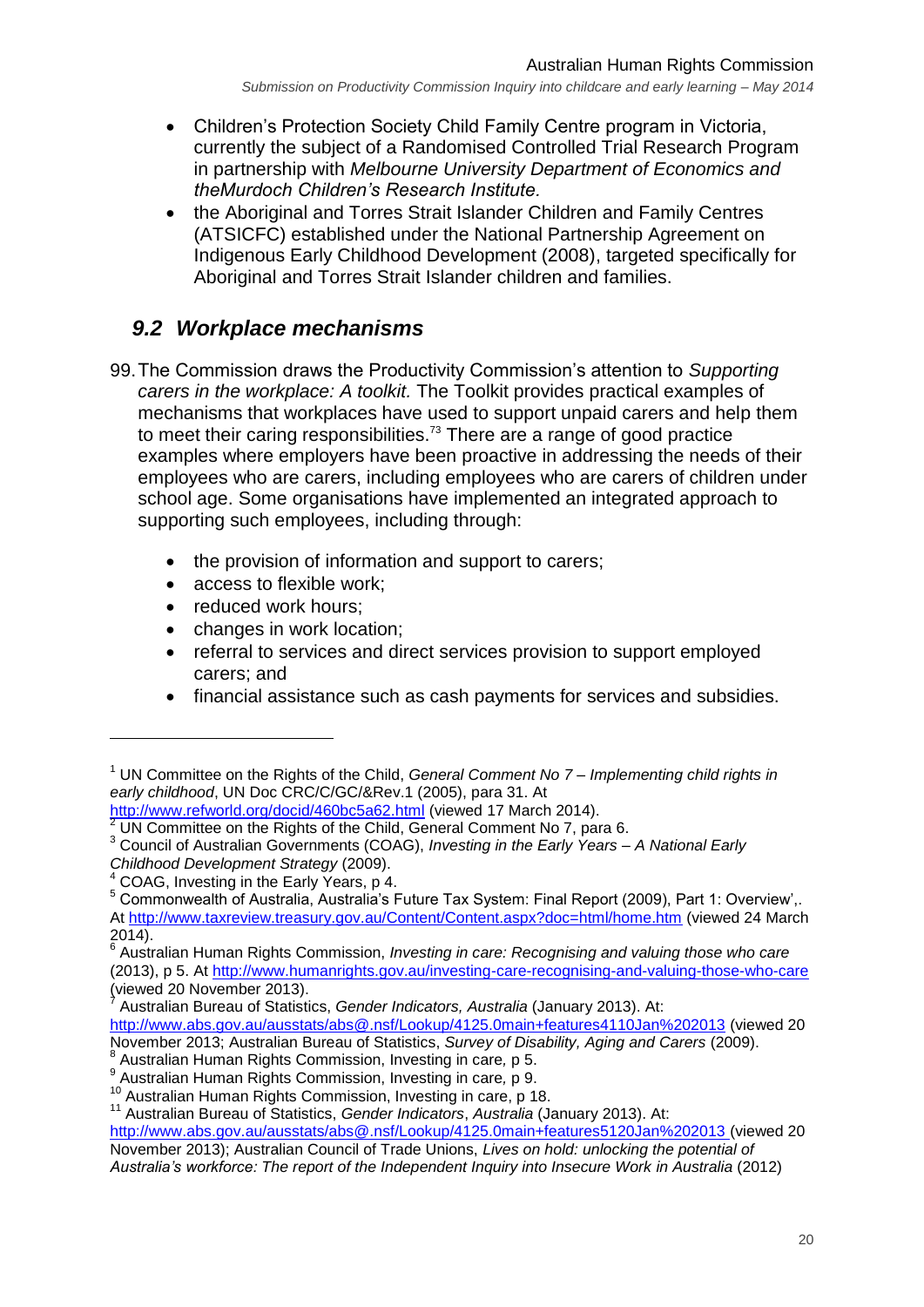*Submission on Productivity Commission Inquiry into childcare and early learning – May 2014*

<sup>12</sup> Grattan Institute, *Game-changers: Economic reform priorities for Australia* (2012)*,* p 39. At http://grattan.edu.au/publications/reports/post/game-changers-economic-reform-priorities-for-australia/ (viewed 14 January 2014).

<sup>13</sup> Male Champions of Change, *Accelerating the advancement of women in leadership: Listening, Learning, Leading* (2013). At [https://www.humanrights.gov.au/publications/accelerating-advancement](https://www.humanrights.gov.au/publications/accelerating-advancement-women-leadership-listening-learning-leading)[women-leadership-listening-learning-leading](https://www.humanrights.gov.au/publications/accelerating-advancement-women-leadership-listening-learning-leading) (viewed 13 March 2014).

<sup>14</sup> Australian Human Rights Commission, Investing in care, p 49.

 $\overline{a}$ 

<sup>15</sup> R Breunig, A Weiss, C Yamauchi, X Gong & J Mercante, 'Child Care Availability, Quality and Affordability: Are Local Problems Related to Labour Supply?' (2011), 87 (276) Economic Record,109. <sup>16</sup> Commonwealth of Australia, Australia's future tax system: Report to the Treasurer, (2009), Part 2: Detailed Analysis, p. 583. At

[http://taxreview.treasury.gov.au/content/downloads/final\\_report\\_part\\_2/afts\\_final\\_report\\_part\\_2\\_vol\\_2](http://taxreview.treasury.gov.au/content/downloads/final_report_part_2/afts_final_report_part_2_vol_2_consolidated.pdf) <u>consolidated.pdf</u> (viewed 24 March 2014).

<sup>17</sup> Commonwealth of Australia, Australia's Future Tax System: Final Report, (2009), Chapter F: The transfer system. At<http://www.taxreview.treasury.gov.au/Content/Content.aspx?doc=html/home.htm> (viewed 24 March 2014).

<sup>18</sup> UNICEF Innocenti Research Centre, *The child care transition: A league table of early childhood education and care in economically advanced countries*, Report Card 8 (2008).

 $19$  The Council of Australian Governments endorsed the agreement for the period July 1013 to December 2014 with a focus on vulnerable or disadvantaged children.

<sup>20</sup> Australian Human Rights Commission, Investing in care, p 48.

21 FECCA, Multicultural Access and Equity: Strengthening connections between communities and services, p 65.

<sup>22</sup> Blue Care Multicultural Services Metro South/West Moreton and South Coast Areas, Department of Aboriginal and Torres Strait Islanders and Multicultural Affairs, *Needs-Gap Analysis Culturally and Linguistically Diverse Communities (CALD) Grandparent Carers West Moreton/Metro South and South Coast areas* (2012), pp 7-12.

<sup>23</sup> FECCA, Multicultural Access and Equity: Strengthening connections between communities and services, p 64.

<sup>24</sup> Australian Human Rights Commission, *In our own words African Australians: A review of human rights and social inclusion issues (*2010), pp 10-11; Federation of Ethnic Communities Council of Australia (FECCA), *Multicultural Access and Equity: Strengthening connections between communities and services* (June 2013), p 64.

<sup>25</sup> Women's House Shelta, *Domestic Violence and Child Protection: Best Practice from a Feminist Perspective (*May 2009). At

[http://wesnet.org.au/wp-content/uploads/2011/04/Domestic-Violence-and-Child-Protection-Shelta-](http://wesnet.org.au/wp-content/uploads/2011/04/Domestic-Violence-and-Child-Protection-Shelta-2009.pdf)[2009.pdf](http://wesnet.org.au/wp-content/uploads/2011/04/Domestic-Violence-and-Child-Protection-Shelta-2009.pdf) (viewed 17 March 2014).

<sup>26</sup> Women's House Shelta, *Domestic Violence and Child Protection: Best Practice from a Feminist Perspective (*May 2009). At

[http://wesnet.org.au/wp-content/uploads/2011/04/Domestic-Violence-and-Child-Protection-Shelta-](http://wesnet.org.au/wp-content/uploads/2011/04/Domestic-Violence-and-Child-Protection-Shelta-2009.pdf)[2009.pdf](http://wesnet.org.au/wp-content/uploads/2011/04/Domestic-Violence-and-Child-Protection-Shelta-2009.pdf) (viewed 17 March 2014).

2003.pdf (viewed *Trematon Lotter*).<br><sup>27</sup> Australian Human Rights Commission, Investing in care, p 48.

[i] D Brennan, B Cass, S Flaxman, T Hill, B Jenkins, M McHugh, C Purcal, & K Valentine, *Grandparents raising grandchildren: Towards recognition, respect and reward* (SPRC Report 14/13) (2013), p 70. At:<https://www.sprc.unsw.edu.au/research/publications/sprc-report-series/> (viewed 10 March 2014).

28 Commonwealth of Australia, Australia's Future Tax System: Final Report (2009), Chapter 1: The need for reform. At<http://www.taxreview.treasury.gov.au/Content/Content.aspx?doc=html/home.htm> (viewed 24 March 2014).

<sup>29</sup> Australian Bureau of Statistics, *1370.0 - Measures of Australia's Progress, 2010* (2010). At http://www.abs.gov.au/AUSSTATS/abs@.nsf/2f762f95845417aeca25706c00834efa/08e70c82447487 c0ca25779e001c479f!OpenDocument (viewed 17 March 2014).

<sup>30</sup> M Sims, A Guilfoyle & T Parry, 'What cortisol levels tell us about quality in childcare centres' (2005) 30(2) *Australian Journal of Early Childhood, p* 29–39; COAG, Investing on the Early Years, p 35.

<sup>31</sup> See, for example, Family Day Care Australia, Submission to the Productivity Commission Inquiry into Childcare and Early Childhood Learning, January 2014, p 18.

 $32$  Australian Children's Education & Care Quality Authority, Submission to the Productivity Commission Inquiry into Childcare and Early Childhood Learning, February 2014.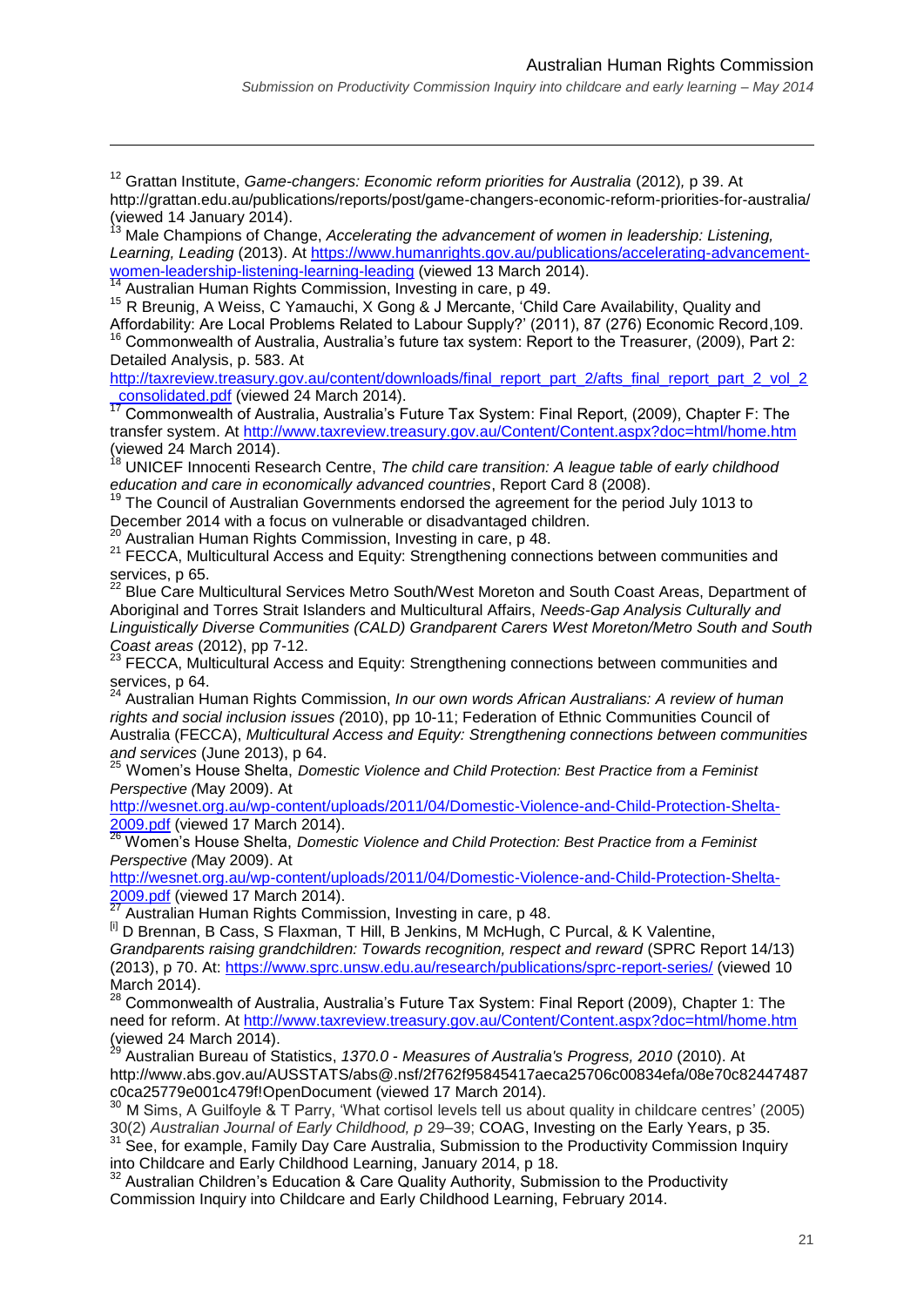<sup>33</sup> Secretariat of National Aboriginal and Torres Strait Islander Child Care (SNAICC), Submission to the Productivity Commission Inquiry into Childcare and Early Childhood Learning, p 19.

<sup>34</sup> UN Committee on the Rights of the Child, General Comment No 7, para 23.

 $\overline{a}$ 

<sup>35</sup> D Warren & J P Haisken-DeNew, *The Causal Impact of Pre-school Participation and Teacher Qualifications on Year 3 NAPLAN Cognitive Tests* (2013).

 $36$  For example, in Family Day Care. See Family Day Care Australia, Submission to the Productivity Commission Inquiry into Childcare and Early Childhood Learning, January 2014, p 15.

<sup>37</sup> Centre for Community Child Health, Early Childhood and the Life Course, Policy Brief No 1, 2006, p1. At [http://www.rch.org.au/aedi/About\\_AEDI/Early\\_childhood\\_development/](http://www.rch.org.au/aedi/About_AEDI/Early_childhood_development/) (viewed 17 March 2014).

 $38$  Australian Human Rights Commission (2013) Investing in care, p 47; Carers NSW 2013 Biennial Conference: Caring, Working, Living, Novotel Sydney Brighton Beach,

<https://www.humanrights.gov.au/news/speeches/national-conversation-investing-care-0> (viewed 6 February 2014).

<sup>39</sup> Department of Families, Housing, Community Services and Indigenous Affairs, *Position Paper: Toward a Nationally Consistent Approach to Working with Children Checks* (2011). At

[http://www.fahcsia.gov.au/sites/default/files/documents/position\\_paper.rtf](http://www.fahcsia.gov.au/sites/default/files/documents/position_paper.rtf) (viewed 17 March 2014). 40 M Inrenyi, L Bromfield & D Higgins, 'Child Maltreatment in Organisations: Risk Factors and strategies for prevention' (2006) 25 *Child Abuse Prevention Issues,* Australian Institute of Family

Studies. At<http://www.aifs.gov.au/nch/pubs/issues/issues25/issues25.html> (viewed 17 March 2014). All Studies. At *IRP://www.alls.gov.au/horrylacs/locacs/locacs/concess/concess/commission* | ssues Papers 1 and 3. At [http://www.humanrights.gov.au/our-submissions-royal-commission-institutional-responses](http://www.humanrights.gov.au/our-submissions-royal-commission-institutional-responses-child-sexual-abuse)[child-sexual-abuse](http://www.humanrights.gov.au/our-submissions-royal-commission-institutional-responses-child-sexual-abuse) (viewed 17 March 2014).

<sup>42</sup> Australian Children Foundation, *What prevents children from being protected?* At <http://www.safeguardingchildren.com.au/the-program/why-are-children-not-protected.aspx> (viewed 17 March 2014)

43 UN Committee on the Rights of the Child, General Comment No 7, para 14.

44 SDN Children's Services, Submission to the Productivity Commission Inquiry into Childcare and Early Childhood Learning 2014, p 26.

<sup>45</sup> Australian Human Rights Commission, *Children's Rights Report 2013 – National Children's Commissioner* (2013), Chapter 3. At [http://www.humanrights.gov.au/publications/childrens-rights](http://www.humanrights.gov.au/publications/childrens-rights-report-2013)[report-2013](http://www.humanrights.gov.au/publications/childrens-rights-report-2013) (viewed 17 March 2014).

UN Committee on the Rights of the Child, General Comment No 7, para 33.

<sup>47</sup> FECCA. Multicultural Access and Equity: Strengthening connections between communities and services, p 96.

<sup>48</sup> Australian Human Rights Commission, *Children's Rights Report 2013 – National Children's Commissioner* (2013), Chapter 3 and 4. At [http://www.humanrights.gov.au/publications/childrens](http://www.humanrights.gov.au/publications/childrens-rights-report-2013)[rights-report-2013](http://www.humanrights.gov.au/publications/childrens-rights-report-2013) (viewed 17 March 2014).

James J Heckman, 'The Case for Investing in Disadvantaged Young Children'. At <http://heckmanequation.org/content/resource/case-investing-disadvantaged-young-children> (viewed 17 March 2014); T G Moore & M McDonald, *Acting Early, Changing Lives: How prevention and early action saves money and improves well-being* (2013); UN Committee on the Rights of the Child, General Comment No 7, para 8.

<sup>50</sup> T G Moore & M McDonald, Acting Early, Changing Lives, p 11.

<sup>51</sup> PP Winter, *Engaging Families in the Early Childhood Development Story: Neuroscience and Early Childhood Development: Summary of Selected Literature and Key Messages for Parenting* (2010), p 4.

 $52$  See T G Moore & M McDonald, Acting Early, Changing Lives, p 12.

53 T G Moore & M McDonald, Acting Early, Changing Lives, p 13.

<sup>54</sup> For example, the High/Scope Perry Preschool Project. See T G Moore & M McDonald, Acting Early, Changing Lives, Appendix B and section 5.1.

<sup>55</sup> This compares favourably with 23.6% in 2009. Australian Early Development Index (AEDI), *A Snapshot of Early Childhood Development in Australia 2012* (2013), p6. At<http://maps.aedi.org.au/> (viewed 17 March 2014).

T G Moore & M McDonald, Acting Early, Changing Lives, p 31.

<sup>57</sup> AEDI, A Snapshot of early Childhood Development in Australia 2012, p 5.

<sup>58</sup> D Brennan, *Joining the Dots: Program and Funding Options for Integrated Aboriginal and Torres Strait Islander Children's Services* (2013), p 12.